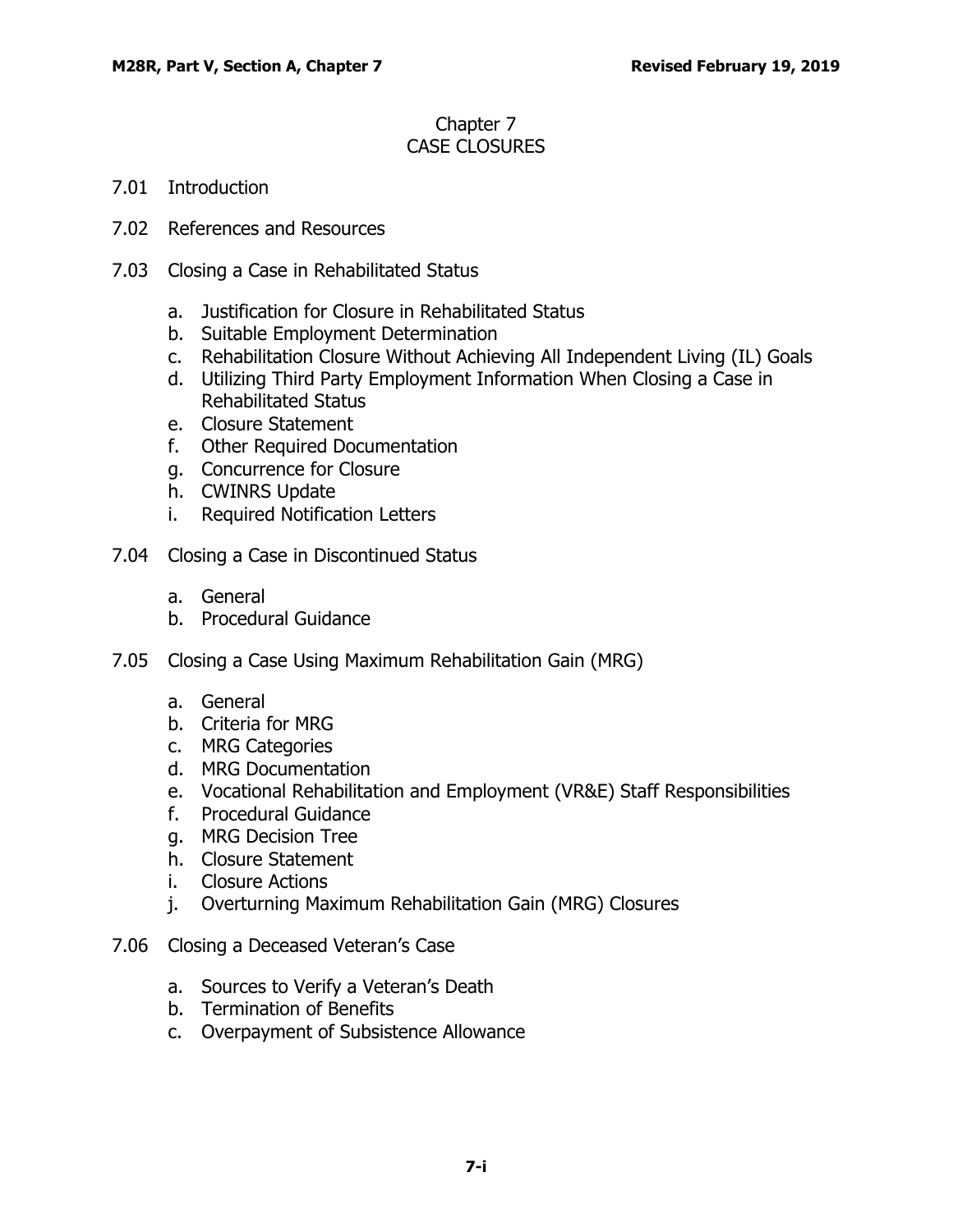- 7.07 [Closing a Self-Employment Case](#page-20-1)
	- a. [VAF 28-0962, Checklist for Proposed Self-Employment Rehabilitation](#page-20-2)
	- b. [Proposed Rehabilitation Denied](#page-21-0)
- 7.08 [Closing a Case When a Veteran Transfers from Chapter 31 to Chapter 33](#page-22-0)
	- a. [Rehabilitated Status](#page-22-1)
	- b. [Discontinued Status](#page-23-0)
- 7.09 Adverse [Action and Due Process](#page-23-1)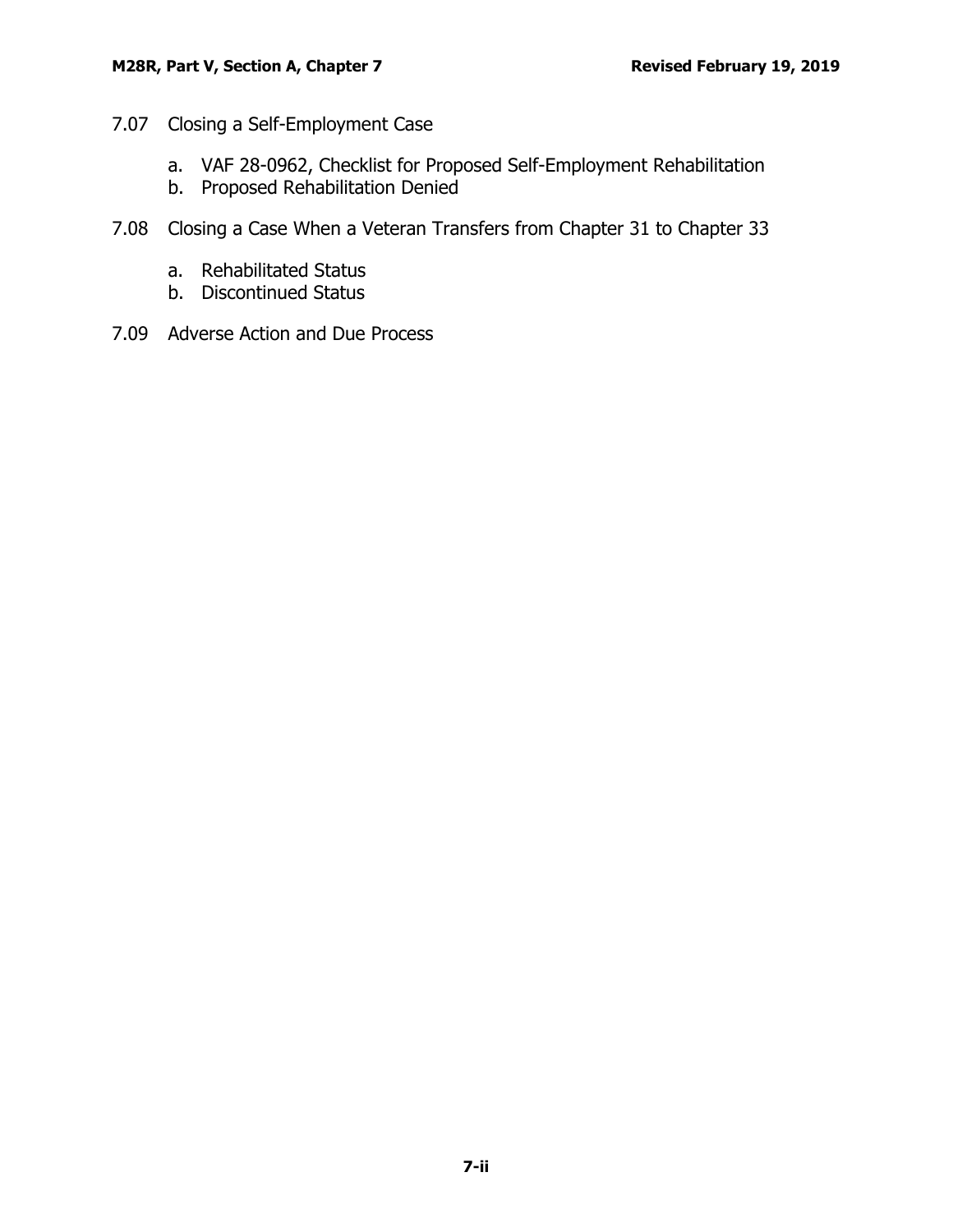## Chapter 7 CASE CLOSURES

## <span id="page-2-0"></span>7.01 Introduction

This chapter provides instructions for processing Chapter 31 case closures. It includes information on how to close a case in Rehabilitated status or in Discontinued status from an Individualized Written Rehabilitation Plan (IWRP), from a self-employment plan, from an Individual Independent Living Plan (IILP) and as a Maximum Rehabilitation Gain (MRG) closure. This chapter also includes the statutory and regulatory references used when closing a Chapter 31 case.

- <span id="page-2-1"></span>7.02 References and Resources (Change Date February 19, 2019)
	- Laws: 38 United States Code (U.S.C.) 3111 38 U.S.C. 3861
	- Regulations: 38 Code of Federal Regulations (CFR) 21.197 38 CFR 21.283 38 CFR 21.362 38 CFR 21.364 38 CFR 21.4022
	- VA Forms (VAF): VAF 20-0998, Your Rights to Seek Further Review of our Decision (Note - this form replaced all versions of VAF 4107 effective February 19, 2019) VAF 5655, Financial Status Report VAF 28-0791, Preliminary Independent Living Assessment VAF 28-0850, Checklist for Proposed Rehabilitation VAF 28-0853, Checklist for Proposed Discontinuance VAF 28-0962, Checklist for Proposed Self-Employment Rehabilitation
- <span id="page-2-3"></span><span id="page-2-2"></span>7.03 Closing a Case in Rehabilitated Status
	- a. Justification for Closure in Rehabilitated Status

When a Veteran is declared rehabilitated, the case manager must clearly explain the rehabilitation decision in a closure statement. The closure statement must cite the applicable paragraph in 38 CFR 21.283 that supports the declaration of rehabilitation. In addition, the case manager must provide a summary of the case, which includes, but is not limited to:

• Veteran's impairments to employability.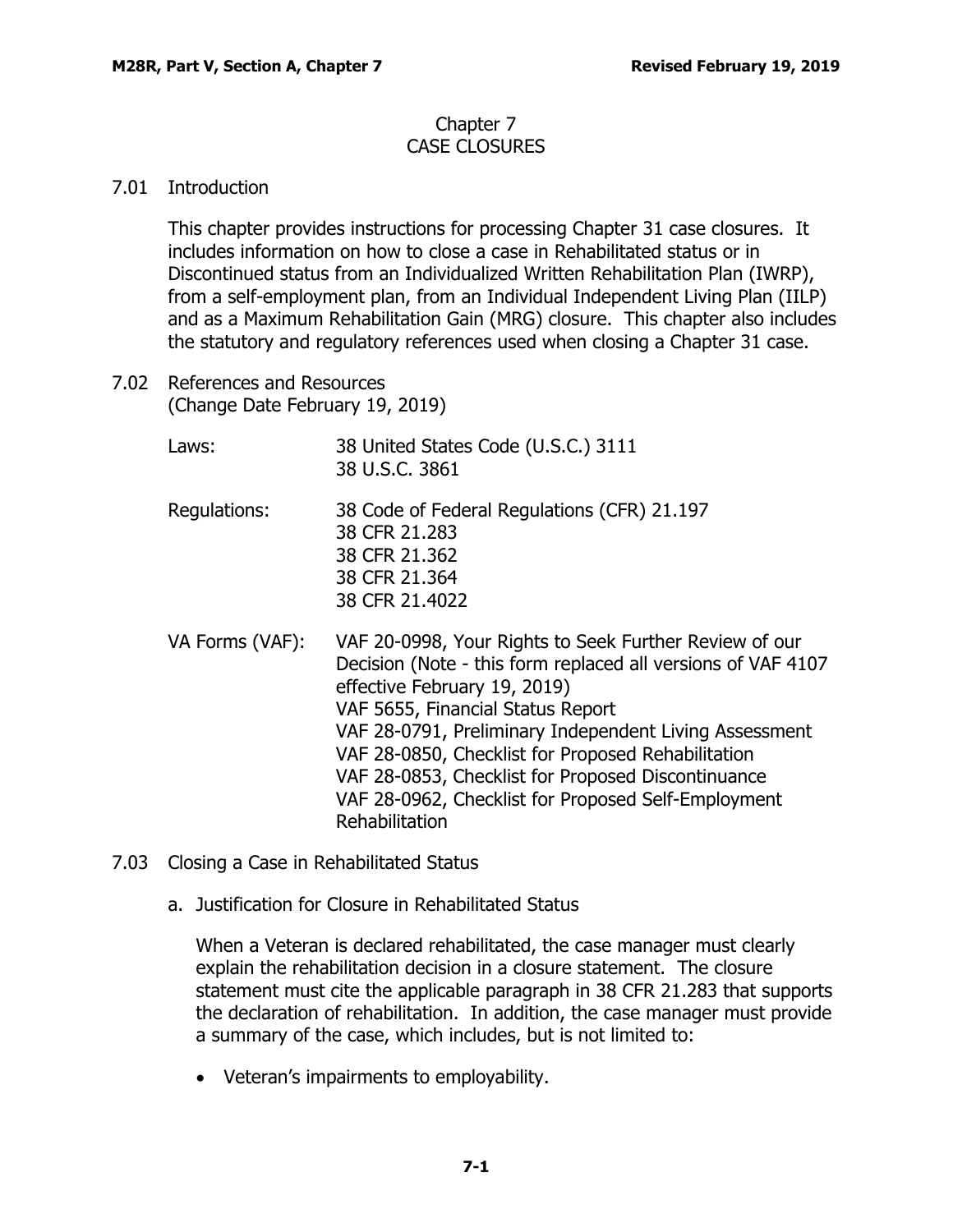- Vocational rehabilitation services provided to the Veteran.
- Explanation as to how the rehabilitation services contributed to the Veteran's ability to overcome his/her impairments through suitable employment or increased independence.
- Required employment data.
- Additional information required to justify rehabilitation when IL goals are achieved or the Veteran has attained a substantial increase in his/her level of independence with the program assistance provided.
- <span id="page-3-0"></span>b. Suitable Employment Determination

There are instances when a determination of suitability of a Veteran's employment is necessary to validate the rehabilitation decision. This may include occasions when a Veteran accepts employment that is not the same as the vocational goal in his/her rehabilitation plan. The case manager must explain the rehabilitation decision in terms of wages and benefits, as well as the Veteran's abilities, limitations and interests.

In cases where a Veteran chooses to maintain current employment, which the case manager determines to be unsuitable, the case manager may not declare the Veteran rehabilitated. However, the case manager must reevaluate the Veteran's rehabilitation program for other potential plan of services that may lead to the Veteran's successful rehabilitation.

Employment within the medical marijuana industry will never be considered suitable, even if the industry is legal within the state where the Veteran secures employment. VR&E will not support a vocational goal within the medical marijuana industry, as cultivating, selling, or distributing marijuana is in violation of federal law. Placement services must not focus on employment within the medical marijuana industry. If a Veteran secures employment within this industry, VR&E will not consider this a successful rehabilitation since employment in this industry violates federal law.

<span id="page-3-1"></span>c. Rehabilitation Closure Without Achieving All Independent Living (IL) Goals

An IL case can be closed as rehabilitated when all goals have not been achieved. However, the case manager must provide documentation that the Veteran:

- Achieved a substantial increase in independence as a result of the services provided by Vocational Rehabilitation and Employment (VR&E).
- Has maintained the increased independence for at least 60 days.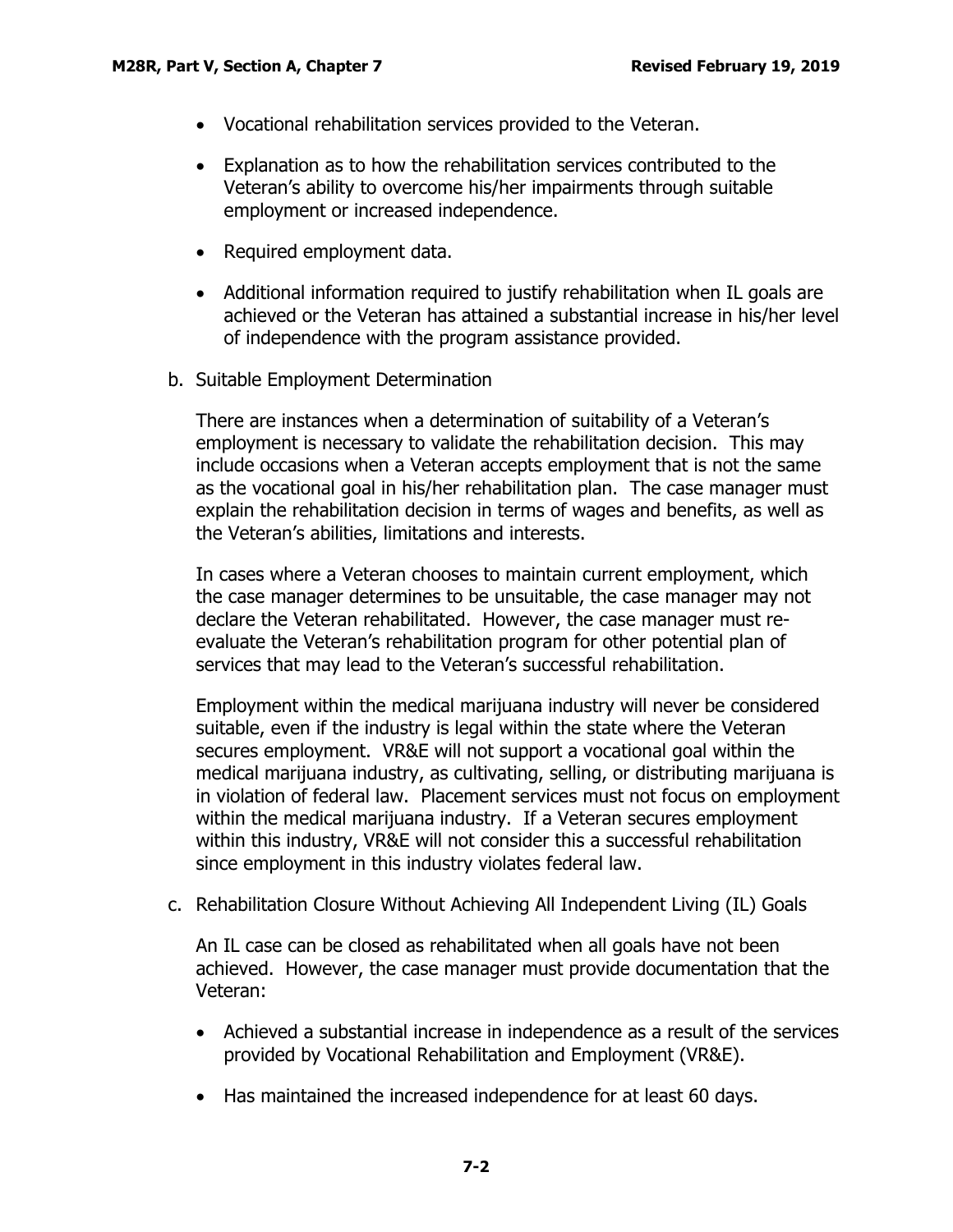- Will likely not demonstrate a significant increase in independence with further assistance.
- <span id="page-4-0"></span>d. Utilizing Third Party Employment Information When Closing a Case in Rehabilitated Status

The case manager may utilize employment information from a third party for case closure when contact with the Veteran has been lost. The third party may be a contract counselor, employer, a Disabled Veterans Outreach Program (DVOP) specialist, Local Veterans' Employment Representative (LVER), or a school employment coordinator. Third party employment information must include the following information, at a minimum, in order to be considered valid when closing cases in Rehabilitated status:

- Date of employment
- Job title
- Employer name
- Monthly salary (can use wage information from the Department of Labor as verification)

The date of employment is the date the Veteran actually reports for work. The 60 day follow-up period for post-employment services begins from the date the case manager received notification of Veteran's employment. For example, on 10/01/12, the case manager learns that the Veteran began employment on 09/15/12. In this case the case manager will attempt followup with the Veteran on 11/01/12 and on 12/01/12. If there is no response from the Veteran, the case manager can then proceed with closing the case in Rehabilitated status on 12/01/2012, 60 days from the date the employment was discovered.

The case manager must use VAF 28-1905d, Special Report of Training or a Corporate WINRS (CWINRS) note to clearly document relevant employment information and attempts to contact the Veteran by letter, phone and email before proposing rehabilitation of the case based on third party employment information. The file must also be documented with efforts to locate alternate contact information for the Veteran through Compensation and Pension Records Interchange (CAPRI). The CWINRS placement tab must be filled out. Third party employment information must not be older than 120 days when rehabilitation is proposed.

When using third party employment information to close a case in Rehabilitated status, due process must be provided prior to closure. The case manager must send a notice of proposed adverse action that clearly outlines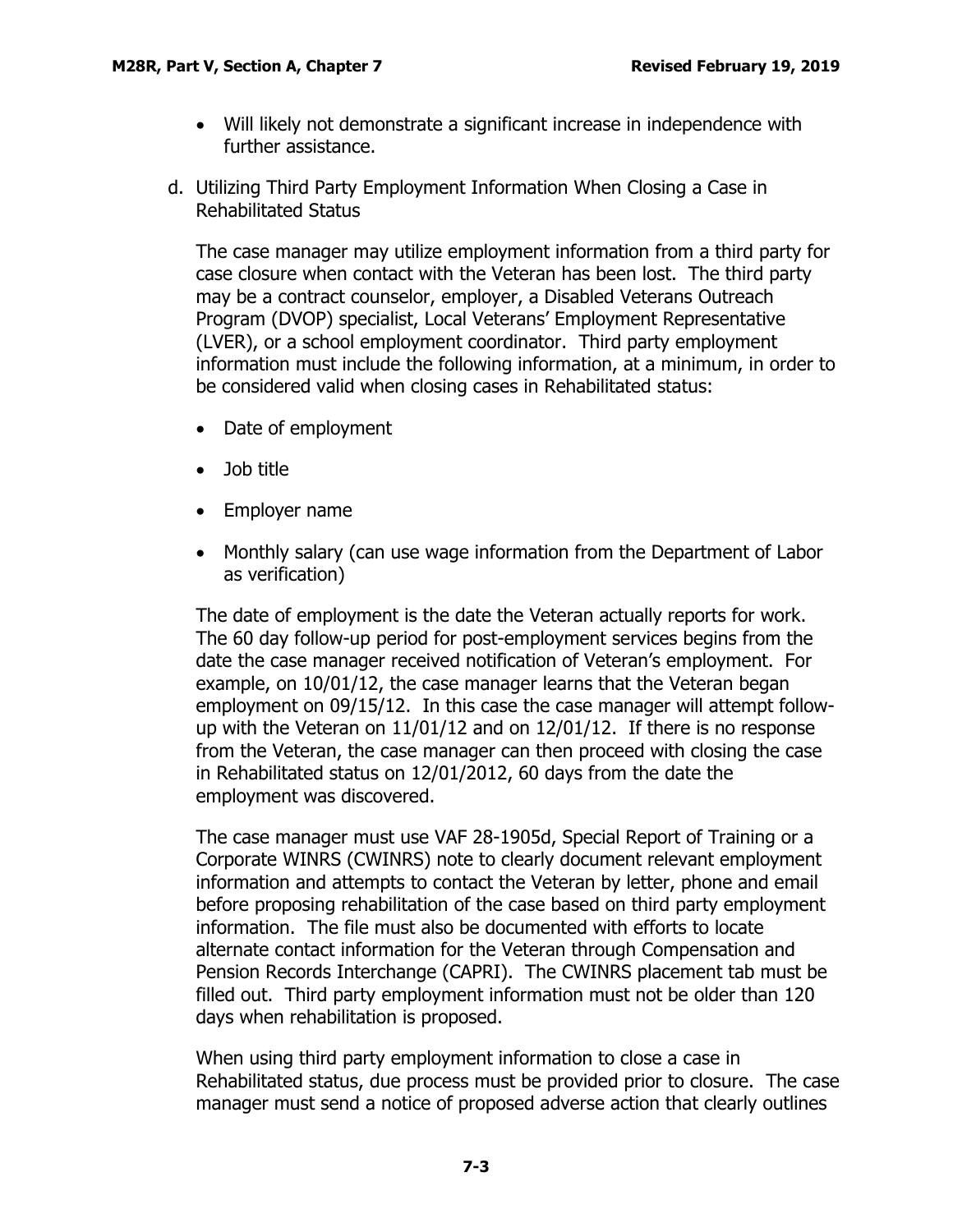the third party employment information to include, at a minimum, the following:

- Date of employment
- Job title
- Employer name
- Monthly salary

The due process letter, which includes the above stated information, serves as notification of the intent to rehabilitate the Veteran's case and gives the Veteran an opportunity to dispute the employment information. Due process must be provided at least 30 days, but not more than 60 days, prior to closure. The case manager may use a pre-rehab letter for this purpose.

If the Veteran responds to the pre-rehab letter during the due process period to dispute the third party employment information, the case manager must use VAF 28-1905d or a CWINRS note to document the Veteran's employment information. The Veteran's concerns must be addressed and documented. If the employment is not suitable, employment services should continue. If the employment is suitable, and the Veteran's concerns are resolved, case closure in rehabilitation status can then proceed if the requirements in M28R.VI.A.10 are met.

If the Veteran does not respond during the due process period, follow the guidance in M28R.VI.A.10. The closure report must clearly document the efforts made by the case manager to re-establish contact and verify the suitability of the employment. After receiving the Vocational Rehabilitation and Employment Officer's (VREO) or Assistant Vocational Rehabilitation and Employment Officer's (AVREO) approval to close the case, send a written notice explaining the reasons for rehabilitation, along with appellate rights. If the case manager is unable to close the case within the required due process period, he/she must send another notification of proposed adverse action and provide another period of due process.

In a case where the rehabilitation was not done in a timely manner, the prerehab letter can be used to confirm that the Veteran is still employed after contact is lost, but the date of employment verification cannot be older than 120 days. It is important to remember that the date of employment must be verified as accurate within 120 days prior to the date of closure to be considered current. For example, if the due process period expires before closing the case and the pre-rehab letter is sent to the Veteran again, closure of the case in Rehabilitated status could proceed as long as the 120-day period has not expired. If the 120-day period has expired, then the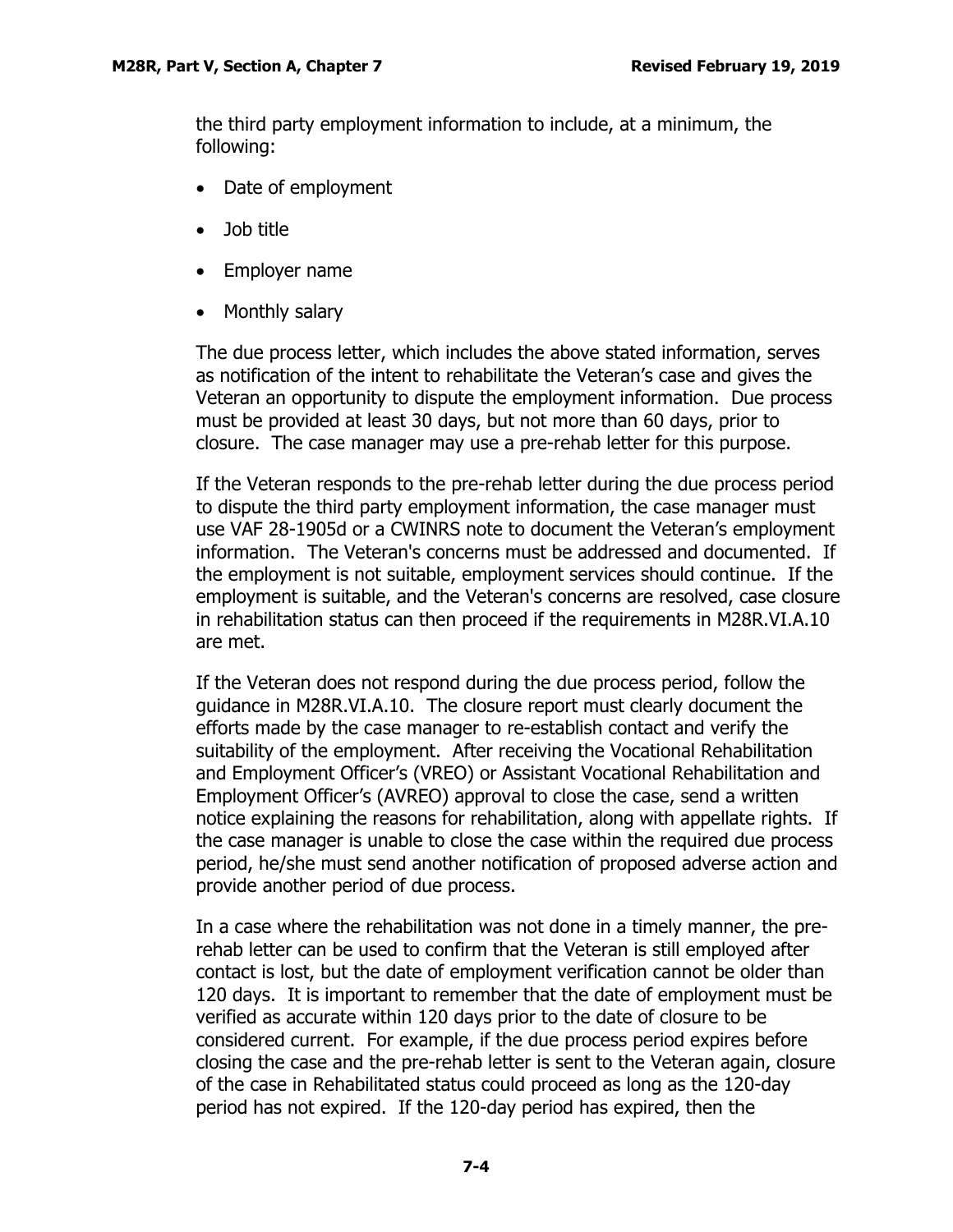employment information would need to be verified as accurate again, either by direct contact with the Veteran or with the third party.

<span id="page-6-0"></span>e. Closure Statement

The case manager must provide a written justification for the rehabilitation decision in a closure statement. Guidelines for justification of rehabilitation decisions are provided in M28R.VI.A.10. The case manager is required to explain clearly the basis of the rehabilitation decision in terms of suitability and nature of the Veteran's employment.

The closure narrative should also include, but is not limited to the following information, as applicable:

- Date of closure statement
- Remaining entitlement
- Current service-connected disability conditions and rating
- Serious Employment Handicap (SEH) determination
- Vocational goal
- Training objective
- Type and description of degree
- Dates training began and completed
- Cumulative Grade Point Average (GPA)
- Begin date of employment
- Place of employment
- Title of position
- Supervisor's name and contact information
- Work requirements
- Services provided
- Employment wage information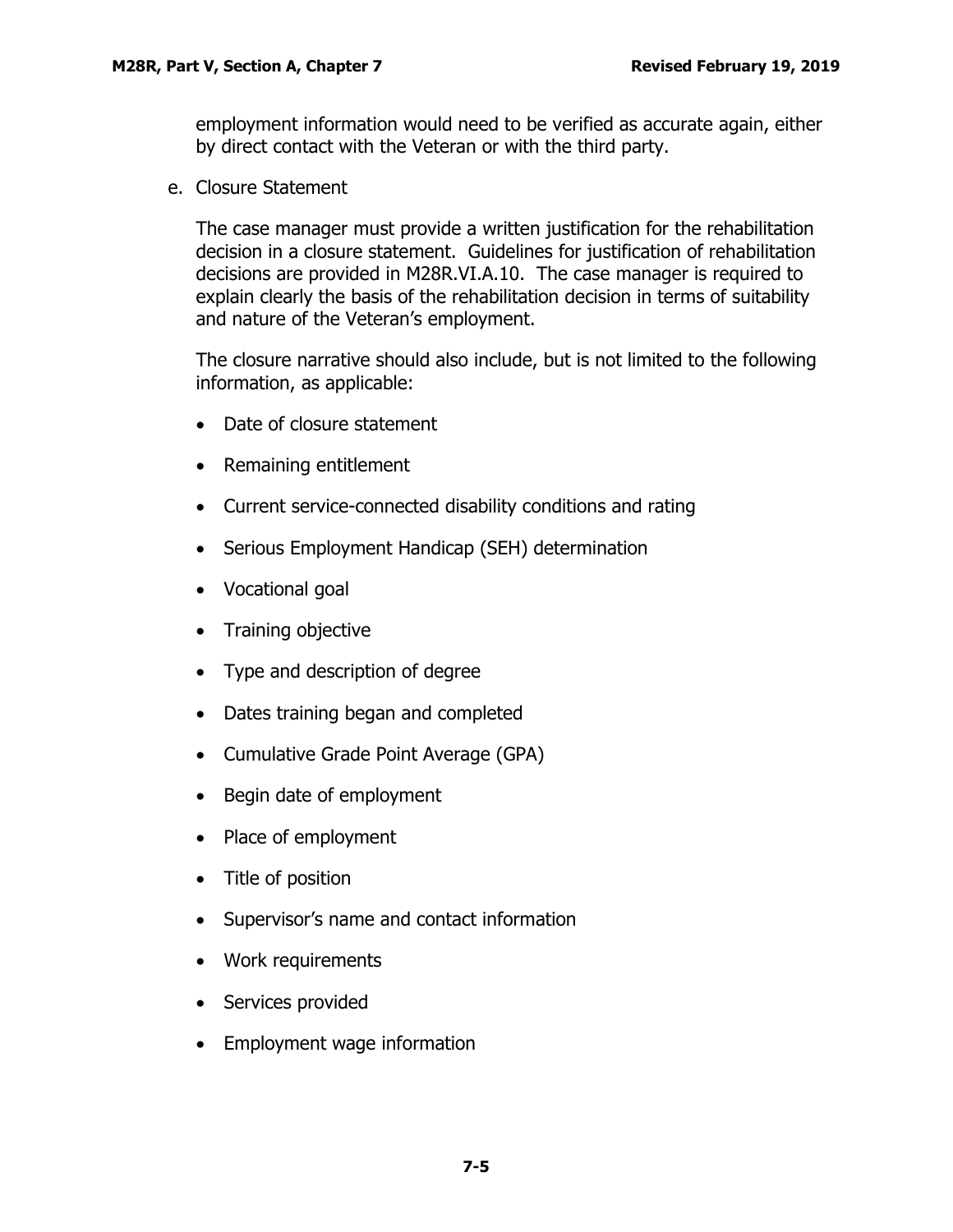<span id="page-7-0"></span>f. Other Required Documentation

The case manager must ensure that the following documents are included in the Veteran's VR&E record:

- A copy of Veteran's diploma/certificate or a copy of his/her official transcript of records.
- Narrative for the required declaration of the Veteran's job readiness (for rehabilitation from employment services).
- Current Individualized Employment Assistance Plan (IEAP) or IILP.
- Verification of Employment Assistance Allowance (EAA) payments, if applicable.
- <span id="page-7-1"></span>g. Concurrence for Closure

Prior to the actual closure of the case, the case manager must submit a VAF 28-0850, Checklist for Proposed Rehabilitation, and the Veteran's VR&E record to the VREO or AVREO for review and concurrence. The checklist must be completed and properly signed and dated by the reviewing officer. The checklist must be filed in the VR&E record.

VAF 28-0850 cannot be used to close a self-employment rehabilitation plan. To close a self-employment rehabilitation plan, use VAF 28-0962, Checklist for Proposed Self-Employment Rehabilitation.

<span id="page-7-2"></span>h. CWINRS Update

The case manager must ensure that the Veteran's employment data are correctly entered in CWINRS. The closure CWINRS must reflect the accurate reason code. The effective date of a case closed as Rehabilitated in CWINRS should not be earlier than the date of the VREO's concurrence with the rehabilitation decision, and should match the date of the Rehabilitation notification letter sent to the Veteran.

<span id="page-7-3"></span>i. Required Notification Letters

The case manager must inform the Veteran of any actions taken during his/her rehabilitation program:

- 1. Notification of Proposed Rehabilitation
	- (a) Required (Change Date February 19, 2019)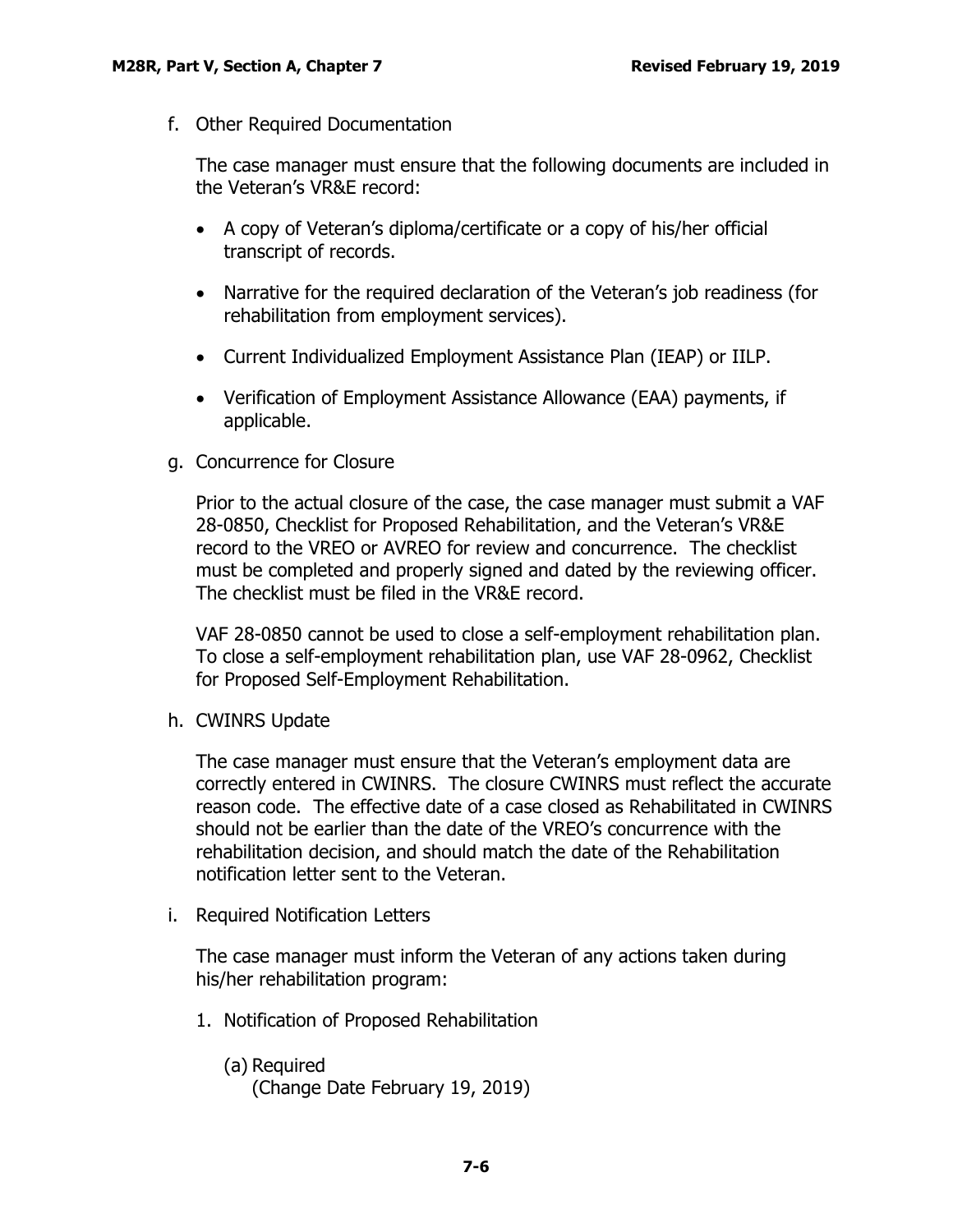If rehabilitation is proposed for a Veteran as a result of his/her pursuit of further education, or the Veteran obtains suitable employment that is not the same as, or closely related to, the occupational goal outlined in his/her rehabilitation plan, or if all objectives of the IILP have not been achieved, the case manager must provide the Veteran a notification letter informing him/her of the proposed declaration of rehabilitation. If the Veteran does not respond after 30 days from the date of the proposed rehabilitation notification letter, the case manager may proceed to close the case as Rehabilitated, via VR&E letter VR-58.

(b) Not Required

A notification letter of the proposed rehabilitation is not required if rehabilitation of a Veteran is a result of completion of the vocational objectives outlined in his/her signed IWRP/IEAP or IILP. This includes when a Veteran accepts suitable employment unrelated to the IWRP/IEAP goal, and the plan is subsequently redeveloped to reflect the new employment goal (see M28R.VI.A.10 for additional requirements). The Veteran must be in agreement with plan redevelopment.

2. Notification of Rehabilitation Decision (Change Date February 19, 2019)

Upon receipt of the VREO's approval for the rehabilitation closure, the case manager must provide the Veteran a copy of VR-58, Decision Letter, informing him/her of the rehabilitation decision. VAF 20-0998, Your Rights to Seek Further Review of Our Decision (see Appendix O, VA Forms) must be sent to Veterans when a case is being rehabilitated as a result of pursuit of further education or suitable employment that is not the same as the occupational goal outlined in the rehabilitation plan, or when all objectives of the IILP have not been achieved.

- <span id="page-8-1"></span><span id="page-8-0"></span>7.04 Closing a Case in Discontinued Status
	- a. General

The purpose of Discontinued status is to identify situations in which termination of all services and benefits received under Chapter 31 is necessary. The case manager will discontinue the Veteran's case and assign the case to Discontinued status following assignment to Interrupted status as provided in 38 CFR 21.197 for reasons including, but not limited to the following: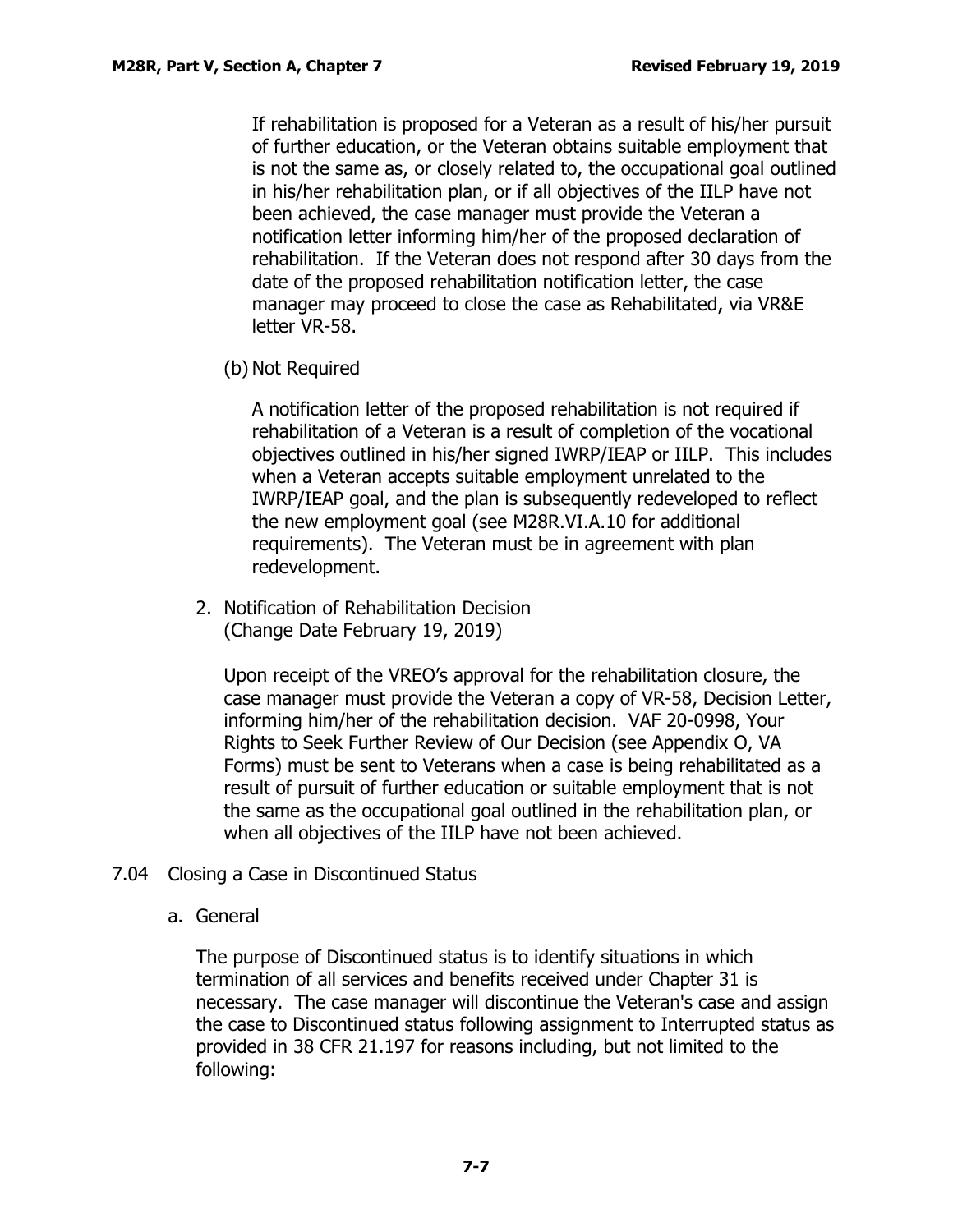1. Veteran Declines to Initiate or Continue Rehabilitation Process

If a Veteran does not initiate or continue the rehabilitation process and does not furnish an acceptable reason for his/her failure to do so following assignment to Interrupted status, the Veteran's case will be discontinued.

2. Unsatisfactory Conduct and Cooperation

When a Veteran's conduct or cooperation becomes unsatisfactory, services and assistance may be discontinued and assigned to Discontinued status as determined under provisions of 38 CFR 21.362 and 38 CFR 21.364.

3. Eligibility and Entitlement

Unless the Veteran desires employment assistance, the Veteran's case will be discontinued and assigned to Discontinued status when:

- The Veteran reaches the basic twelve-year termination date, and there is no basis for extension of entitlement, or
- The Veteran has used 48 months of entitlement under one or more Department of Veteran Affairs (VA) programs and there is no basis for extension of entitlement.
- 4. Medical and Related Problems

A Veteran's case will be discontinued and assigned to Discontinued status when:

- The Veteran is unable to participate in a rehabilitation program because of a serious physical or emotional problem for an extended period, and
- VA medical staff is unable to estimate an approximate date by which the Veteran will be able to begin or return to the program.
- 5. Withdrawal

A Veteran's case will be discontinued and assigned to Discontinued status when he/she voluntarily withdraws from the program.

6. Failure to Progress

The Veteran's case will be discontinued and assigned to Discontinued status if his/her failure to progress in a program is due to: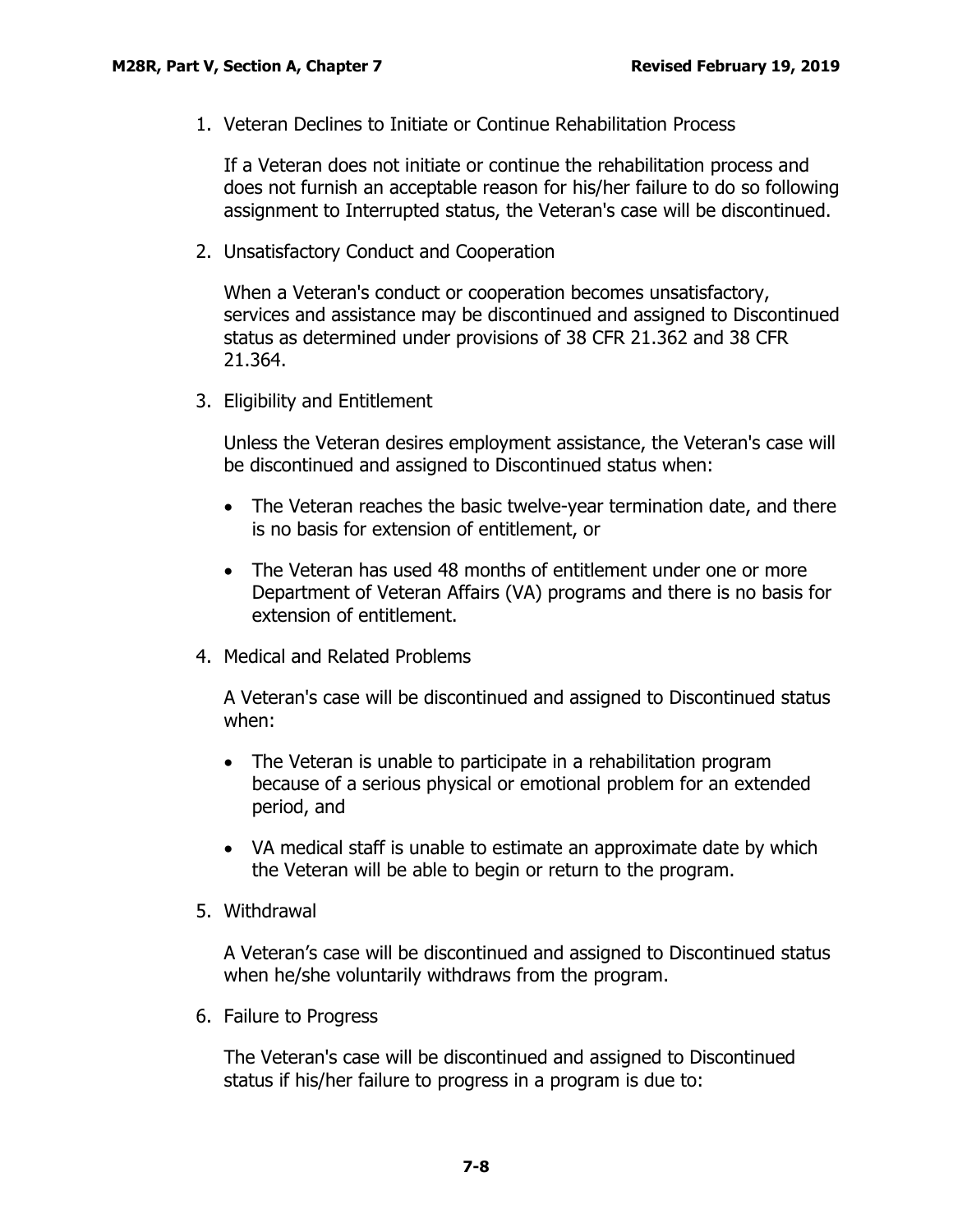- Continuing lack of application by the Veteran unrelated to any personal or other problems, or
- Inability of the Veteran to benefit from rehabilitation services despite the best efforts of VA and the Veteran (38 U.S.C. 3111).
- <span id="page-10-0"></span>b. Procedural Guidance

When a Veteran is unable or unwilling to continue services toward completion of a vocational goal, proper procedures for interruption, follow-up and due process must be followed. The guidelines and procedures for justifying, documenting and closing cases in Discontinued status are described below:

1. Interruption and Due Process (Change Date November 16, 2018)

Follow procedures outlined in M28R.III.A.2 to move the case to Interrupted status and provide written notification to the Veteran of the reason(s) for this action, as well as what next steps are required to continue services under Chapter 31. Clearly state what actions you will take if the Veteran does not respond within a specified period of time. Discontinuing the Veteran's program is considered an adverse action and requires due process. Due process requires that VA provide prior notification of an adverse action and a period of time to respond to this notification before taking an adverse action. The Interruption letter may be used to provide notification of the intent to discontinue Chapter 31 benefits. The period of due process that allows the Veteran the opportunity to respond to the notification must be at least 30 days.

If the Veteran responds to the Interruption letter during the due process period by indicating a desire to re-enter services, the case manager should schedule a meeting to discuss next steps that must occur to continue or redevelop a plan of services.

If the Veteran does not respond during the due process period, or responds by indicating that he/she is unable or unwilling to re-enter services, the case manager should close the case within the due process period.

2. Closure Statement

When a case manager determines a case needs to be discontinued, the case manager must clearly explain the decision in a closure statement. The closure statement must provide a summary of the case, which includes, but is not limited to: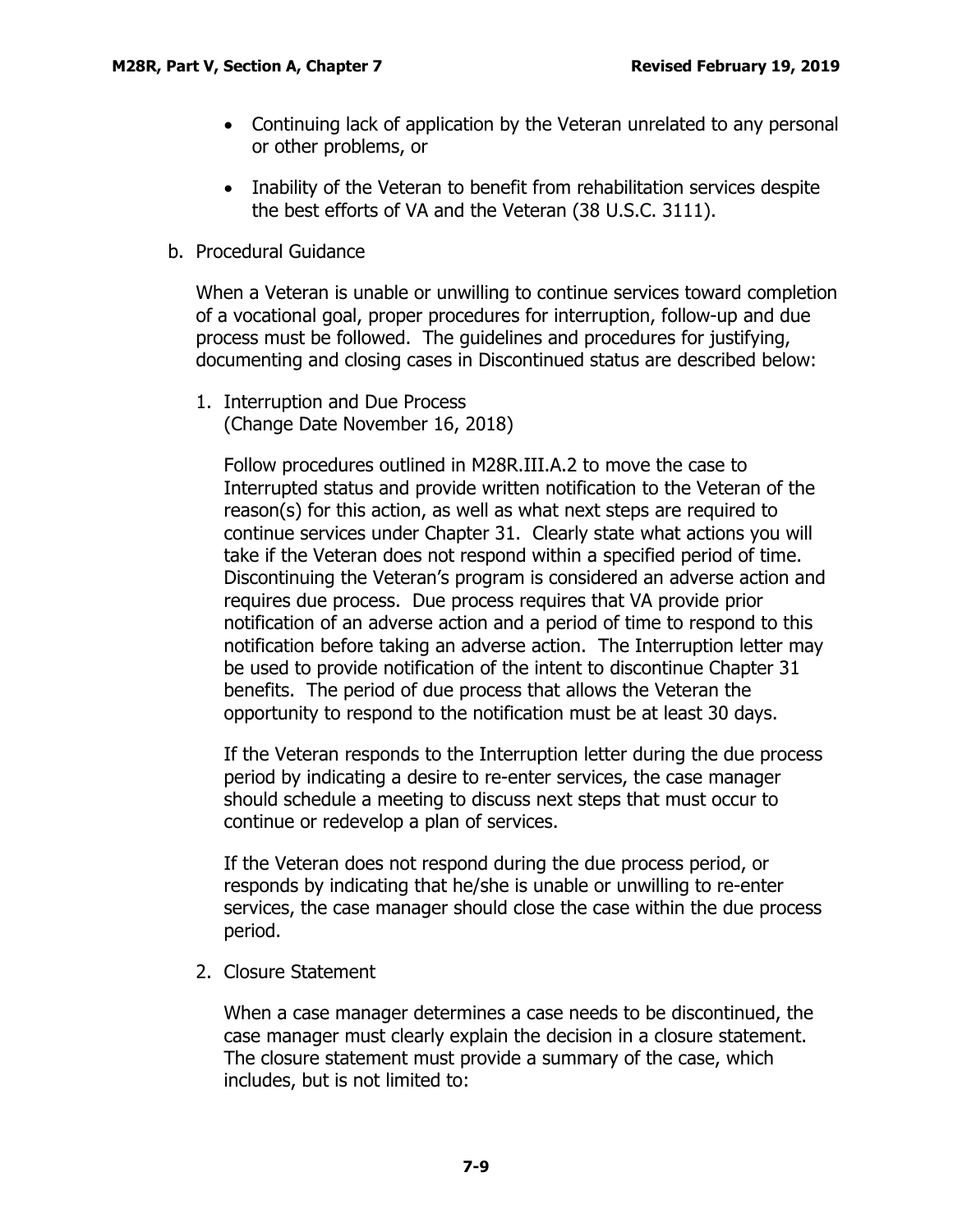- Date of closure statement
- Reason(s) for the discontinuance
- Current Service-Connected Disability (SCD) conditions and rating
- 3. VA Form (VAF) 28-0853, Checklist for Proposed Discontinuance

Prior to discontinuance of a case from Independent Living, Rehabilitation to Employment, Job Ready or Self-Employment status, the case manager must submit VAF 28-0853 and the Veteran's VR&E record to the VREO or AVREO for review and concurrence. The checklist must be completed and properly signed and dated by the case manager and reviewing officer. CWINRS notes cannot be used in place of this form since it requires signatures from the case manager and the VREO or AVREO.

4. Concurrence for Closure

An outcome case is a case for which a plan of vocational rehabilitation services has been developed for a Veteran and that the case manager intends to close in either a Discontinued or Rehabilitated status. The VREO and/or AVREO need to ensure the accuracy of these decisions. Additionally, with the increased focus on individual accountability on Veterans Benefits Administration (VBA) employees as they provide services to Veterans, VR&E Service requires that case managers and VREO/AVREOs be accountable for decisions made on Veterans' cases.

The VREO or AVREO must review and sign off on all outcome cases prior to processing the outcome. The VREO or AVREO must review the VR&E record and sign the VAF 28-0853 before the case manager closes the case and takes appropriate action in CWINRS. For offices where there is no VREO or AVREO, this activity may be delegated to a Supervisor or Counselor in Charge (CIC) who has supervisory authority. Existing resources to assist in the review may be utilized, including referral to the Vocational Rehabilitation Panel (VRP). For more information on the VRP, see M28R.II.A.4.

The declaration must be filed in the VR&E record. The checklist addresses the items relating to the outcome determination that are reviewed during the Review of Quality (ROQ). (Refer to Appendix AL, QA Review Worksheets for access to the ROQ worksheet.) All ROQ of outcome cases will verify that both the case manager and the VREO/AVREO have signed the appropriate declaration.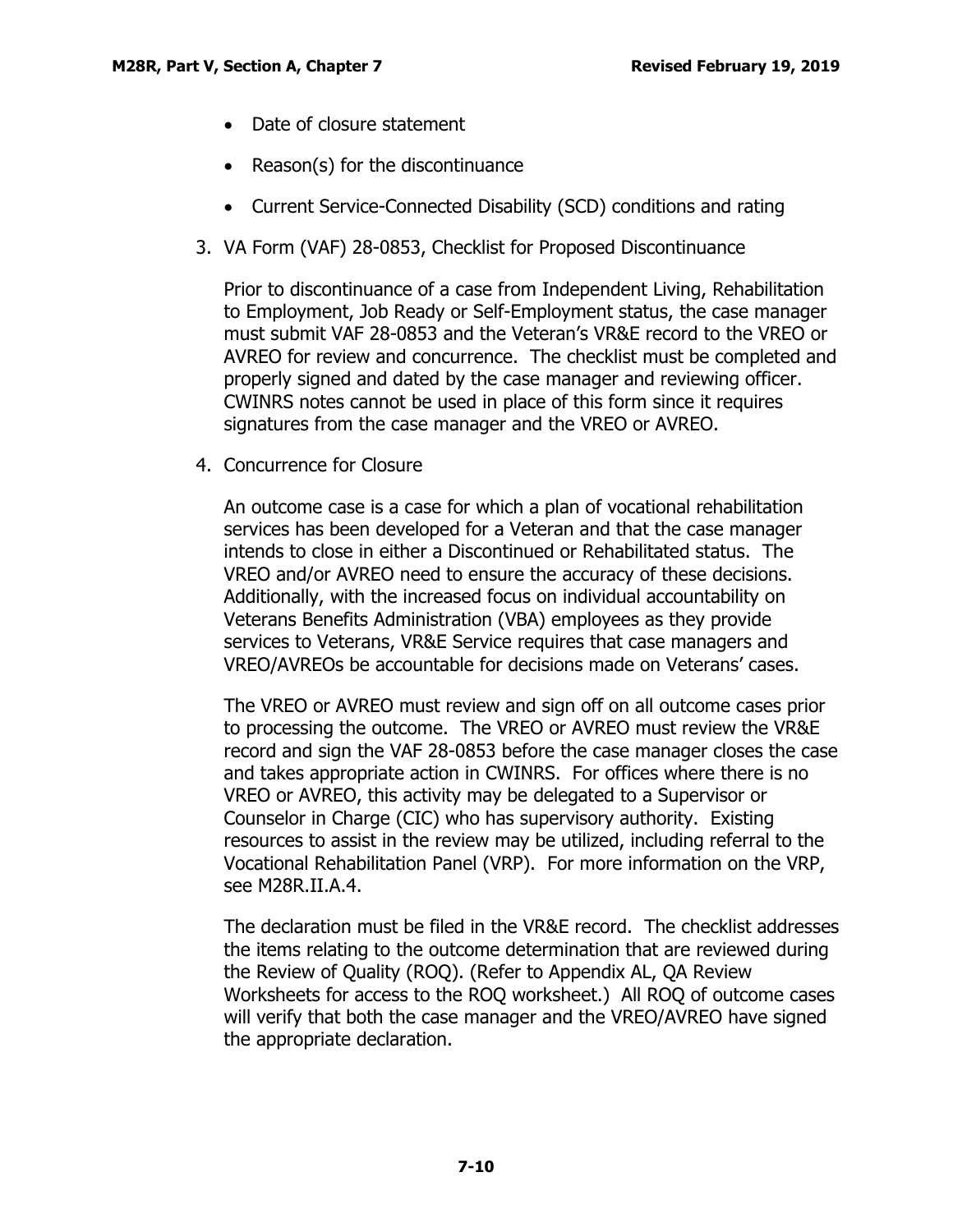5. CWINRS Update

The case manager must ensure that the closure information is correctly entered in CWINRS. The closure in CWINRS must reflect the accurate reason code (see M28R.III.A.2). The effective date of a case closed as Discontinued in CWINRS should not be earlier than the date of the VREO's concurrence with the decision, and should match the date of the Discontinuance notification letter sent to the Veteran.

6. Notification of Discontinuance Decision (Change Date February 19, 2019)

Upon receipt of the VREO's approval for the discontinuance closure, the case manager must provide the Veteran with a copy of VR-58, Decision Letter, informing him/her of the decision. The letter must include VAF 20- 0998, Your Rights to Seek Further Review of Our Decision (see Appendix O, VA Forms).

- <span id="page-12-1"></span><span id="page-12-0"></span>7.05 Closing a Case Using Maximum Rehabilitation Gain (MRG)
	- a. General

The concept of MRG provides a comprehensive representation of the positive impact of the rehabilitation process for Veterans who are unable or unwilling to complete planned services and achieve a fully successful outcome as defined by VA regulations. A Veteran has reached MRG when VR&E is able to measure substantial improvement in the Veteran's circumstances that is directly attributable to services provided by VR&E.

MRG must not be used to discontinue a case when the Veteran secures employment within the medical marijuana industry.

MRG may be used when one of the following occurs:

- Services contributed to a Veteran obtaining or maintaining employment that does not meet the criteria for rehabilitation, or
- Services substantially improved the circumstances of a Veteran who is not currently employable in a suitable job.

The type and duration of services provided are not, in themselves, sufficient to close a case as an MRG unless the criteria outlined below are clearly met. The benefit of services provided must be clearly explained and documented. It is also important that the MRG determination is based on information about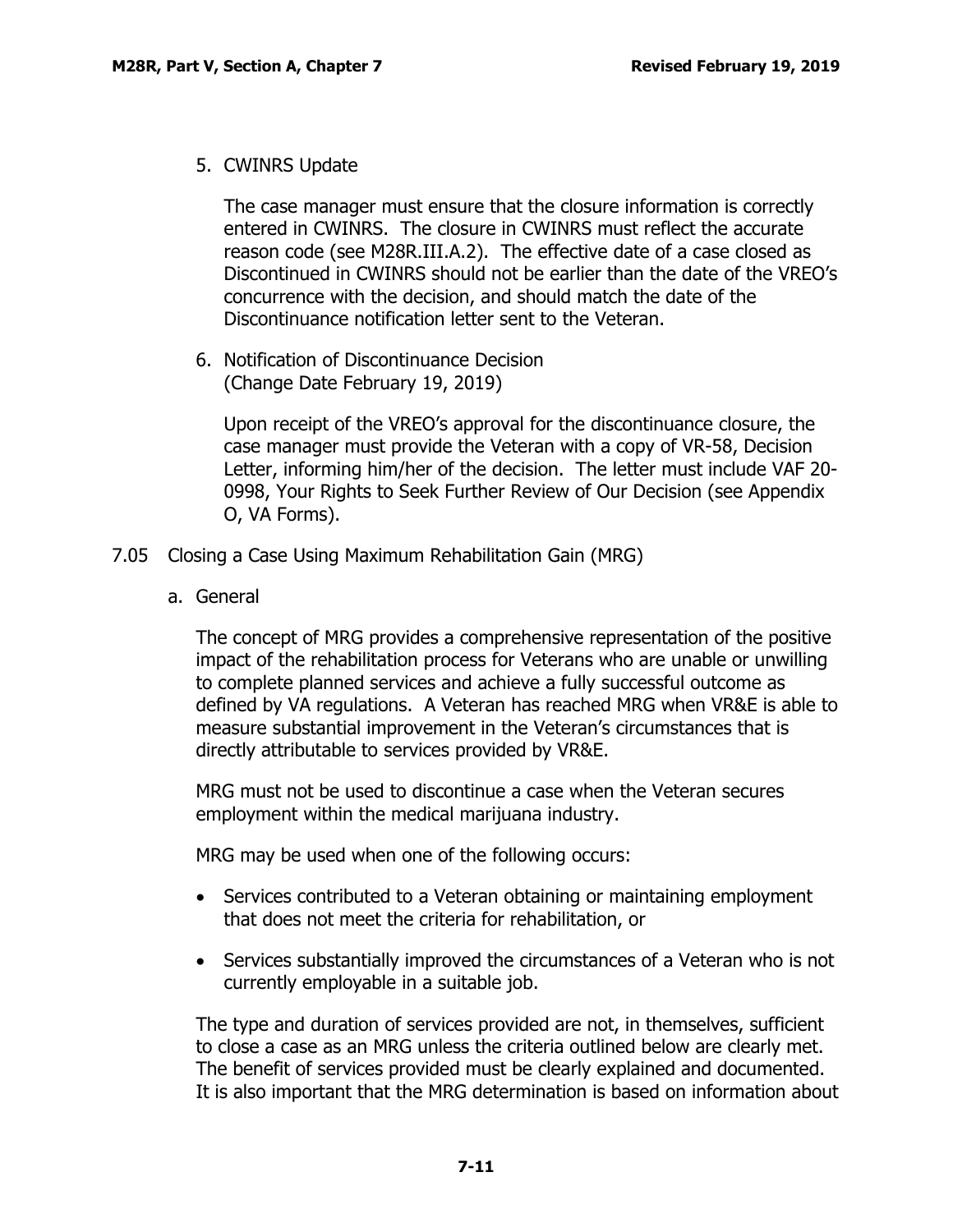the Veteran's current circumstances.

<span id="page-13-0"></span>b. Criteria for MRG

A determination that a Veteran has reached maximum rehabilitation gain can only be made when all of the following criteria are met:

- The Veteran has received services under an IWRP or an IEAP.
- The Veteran is unable or unwilling to continue services toward completion of a vocational goal despite VR&E efforts to motivate or provide further services.
- The Veteran has received written notification of interruption and pending discontinuance.
- Direct contact has been established with the Veteran within 90 days prior to closure or information about the Veteran's current circumstances has been verified within 120 days prior to closure.
- The Veteran has received significant and measurable gain from the services provided under Chapter 31 as described within categories MRG-1 and MRG-2.
- <span id="page-13-1"></span>c. MRG Categories
	- 1. MRG-1, Reason Code 35

The use of MRG-1 (reason code 35) is appropriate in cases where all of the following circumstances are present:

- Veteran is employed.
- VR&E services contributed to the Veteran obtaining or maintaining current employment.
- Current employment is advantageous to the Veteran but does not meet the criteria for closure as "rehabilitated" in accordance with 38 CFR 21.283.
- 2. MRG-2, Reason Code 34A (Change Date July 1, 2015)

The use of MRG-2 (reason code 34A) is appropriate in cases the Veteran is currently employable in a suitable job. He/she has gained enough rehabilitative benefit from VR&E services to qualify for suitable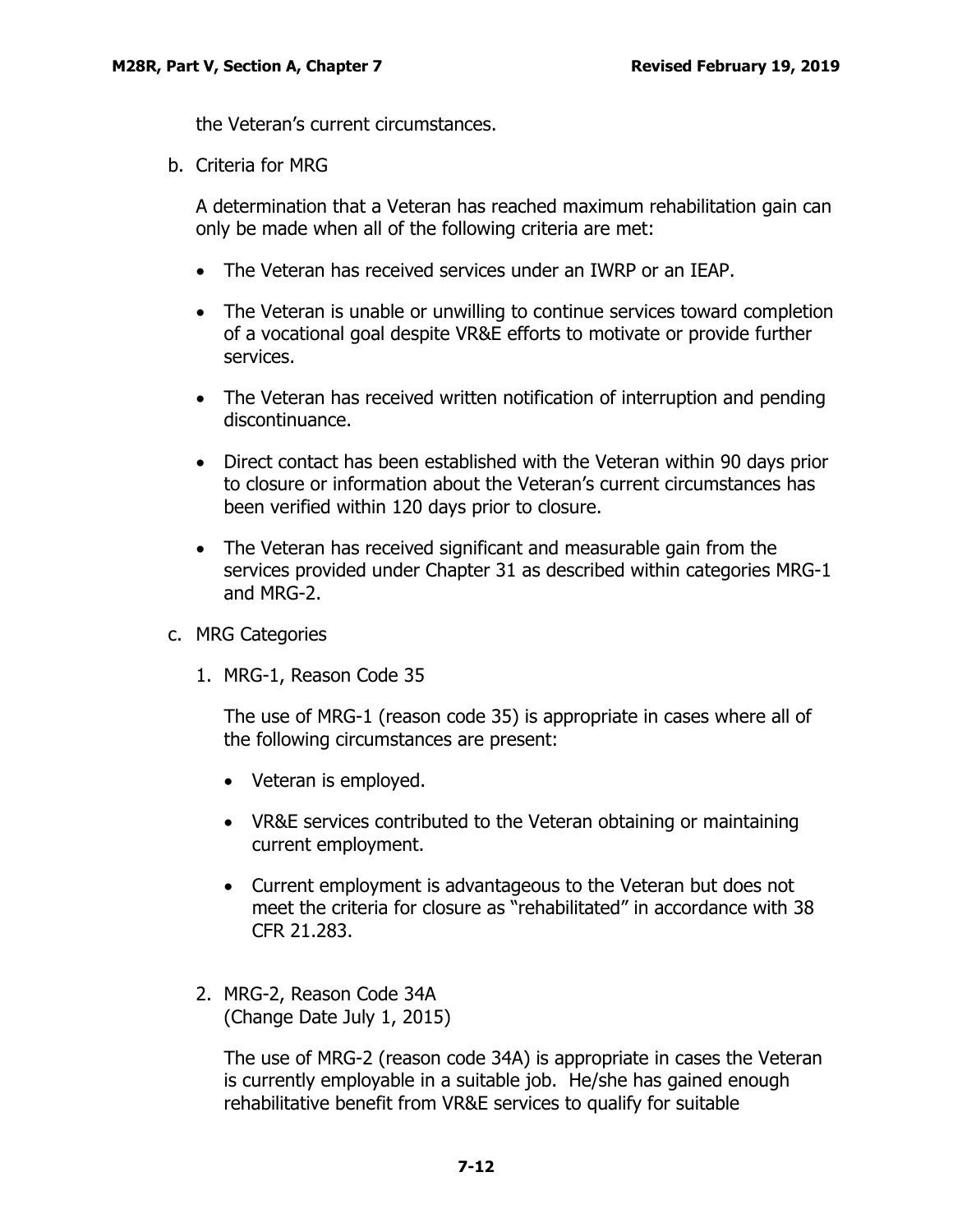employment, yet the case does not meet the criteria for closure as "rehabilitated" in accordance with 38 CFR 21.283.

<span id="page-14-0"></span>d. MRG Documentation

Current information must be verified and direct contact must be established prior to closure of a case in Discontinued status using an MRG reason code.

Current information is defined as information that justifies the MRG and is substantiated by direct contact with the Veteran within 90 days prior to closure or, without direct contact, is verified as accurate within 120 days prior to the date of closure.

Direct contact is defined as two-way communication in person, by telephone, traditional mail or by electronic means, such as email. When it is not possible to complete this direct contact, the file should be clearly documented to show that efforts were made by all available methods (i.e., traditional mail, phone, or email).

The VR&E case manager must ensure that accurate and current information to substantiate the decision to close the case with an MRG reason code is documented in the VR&E record. VR&E staff, a contract counselor, a DVOP specialist, a LVER, or another Veteran-focused entity such as a Veterans Service Officer (VSO) or VA certifying official may also establish the contact or obtain the necessary documentation. The purpose of this requirement is to ensure that current information about the Veteran's circumstances was considered in the decision to close the case.

- <span id="page-14-1"></span>e. Vocational Rehabilitation and Employment (VR&E) Staff Responsibilities
	- 1. Case Manager Responsibilities

The VR&E case manager must make every effort to assist the Veteran toward a rehabilitation outcome. However, when the Veteran is unable or unwilling to continue receiving services toward that goal, the VR&E case manager is responsible for:

- Reviewing information obtained,
- Developing further information as needed, and
- Preparing a closure statement that clearly explains the use of a particular MRG or other reason code.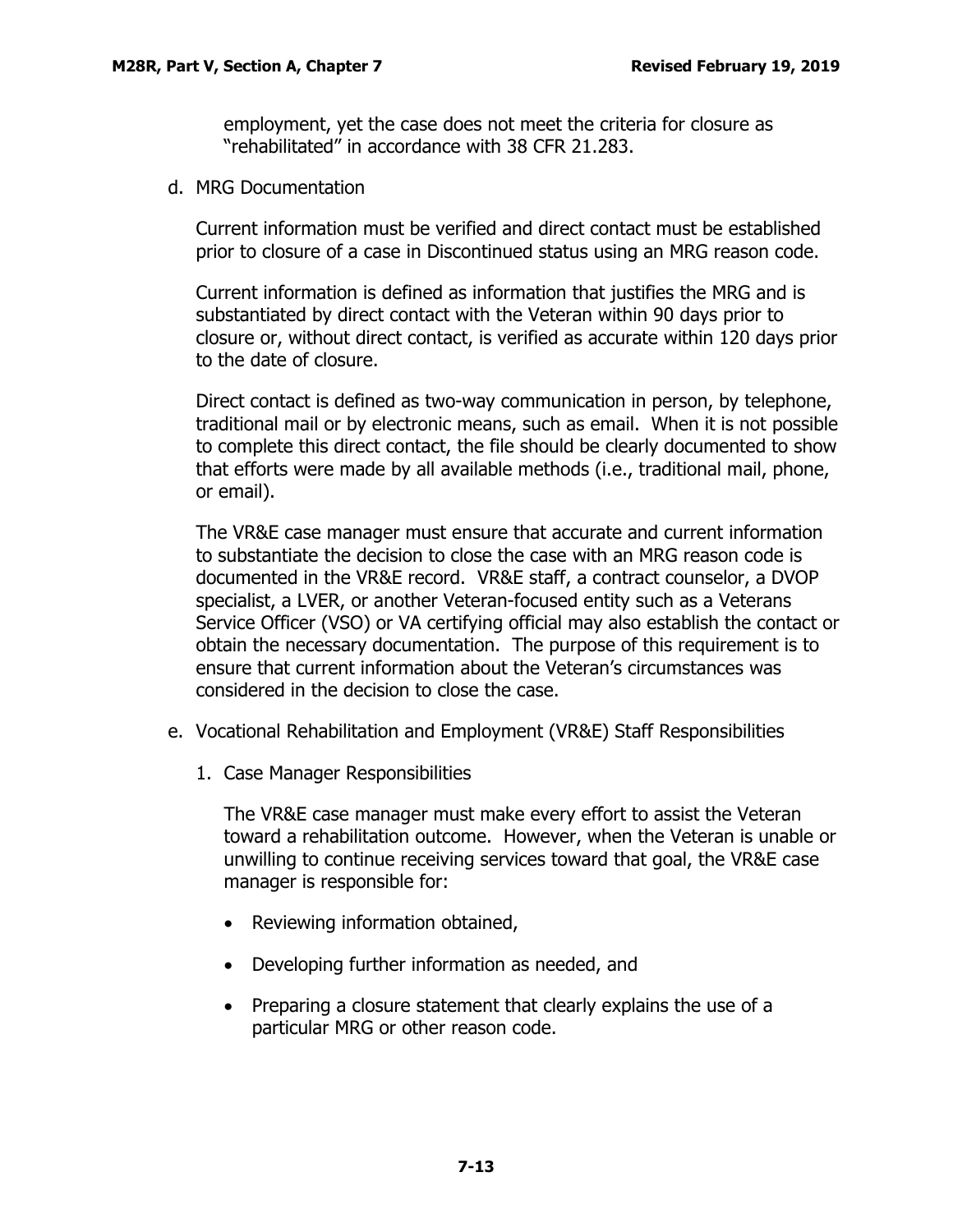•

2. VREO Responsibilities

The VREO must ensure that the:

- Required procedures were followed,
- Current information was used, and
- Required criteria were met before a case is closed using an MRG reason code.

When discontinuing a case using an MRG reason code, VR&E case managers must provide thorough justification of the MRG in the closure statement. Only cases of Veterans who have derived significant rehabilitative benefits through services provided by VR&E under an IWRP or IEAP may be closed in Discontinued status using an MRG reason code. VREO certification must be indicated in writing on VAF 28-0853.

<span id="page-15-0"></span>f. Procedural Guidance (Change Date November 16, 2018)

When a Veteran is unable or unwilling to continue services toward completion of a vocational goal, proper procedures for interruption, follow-up, and due process must be followed. The guidelines and procedures for justifying, documenting and closing cases in Discontinued status using an MRG reason code are described below.

Follow procedures outlined in M28R.III.A.2 to move the case to Interrupted status and provide written notification to the Veteran of the reason(s) for this action, as well as what next steps are required to continue services under Chapter 31. Clearly state what actions you will take if the Veteran does not respond within a specified period of time. Discontinuing the Veteran's program is considered an adverse action and requires due process. Due process requires that VA provide prior notification of an adverse action and a period of time to respond to this notification before taking an adverse action. The Interruption letter may be used to provide notification of the intent to discontinue Chapter 31 benefits. The period of due process that allows the Veteran the opportunity to respond to the notification must be at least 30 days.

If it is determined that case closure using an MRG reason code is appropriate, use the pre-MRG Letter (see Appendix AF, VA Letters) when moving the case to Interrupted status; otherwise, select and print the Interruption letter from the CWINRS database.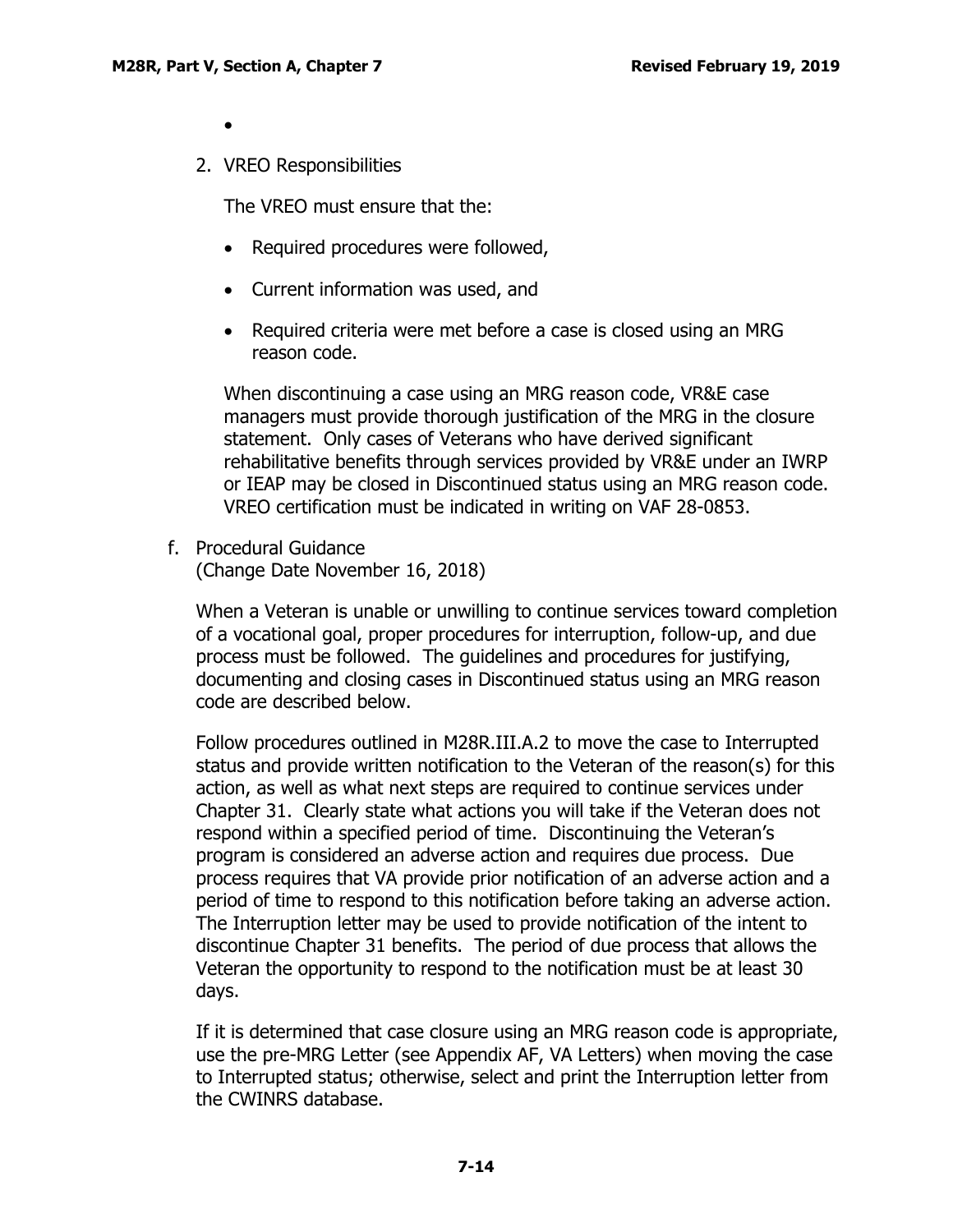If the Veteran responds to the Interruption letter during the due process period by indicating a desire to re-enter services, the case manager should schedule a meeting to discuss next steps that must occur to continue or redevelop a plan of services.

If the Veteran does not respond during the due process period, or responds by indicating that he/she is unable or unwilling to re-enter services, the case manager should close the case within the due process period and send the decision letter (see Appendix AF, VA Letters).

<span id="page-16-0"></span>g. MRG Decision Tree

The following questions will assist the case manager in determining if a MRG closure is appropriate, and if so, which MRG classification and reason code to use.

1. Is the Use of MRG Appropriate?

If the answer to each of the following questions is "Yes", then the use of MRG is appropriate:

- Has the Veteran received services under an IWRP or IEAP?
- Is the Veteran unable or unwilling to continue services toward completion of a vocational goal despite efforts to motivate or provide further services?
- Has the Veteran received notification of interruption and pending discontinuance?
- Has direct contact been established with the Veteran within 90 days prior to closure or has information about the Veteran's current circumstances been verified within 120 days prior to closure?
- 2. Is the Use of MRG-1 Appropriate? (Change Date July 1, 2015)

If the answer to each of the following questions is "Yes", then the use of MRG-1, reason code 35, is appropriate:

- Is the Veteran currently employed?
- Did the services provided by VR&E contribute to the Veteran obtaining and maintaining the current job?
- Does the current employment benefit the Veteran, but does not meet the criteria for closure as "rehabilitated" in accordance with 38 CFR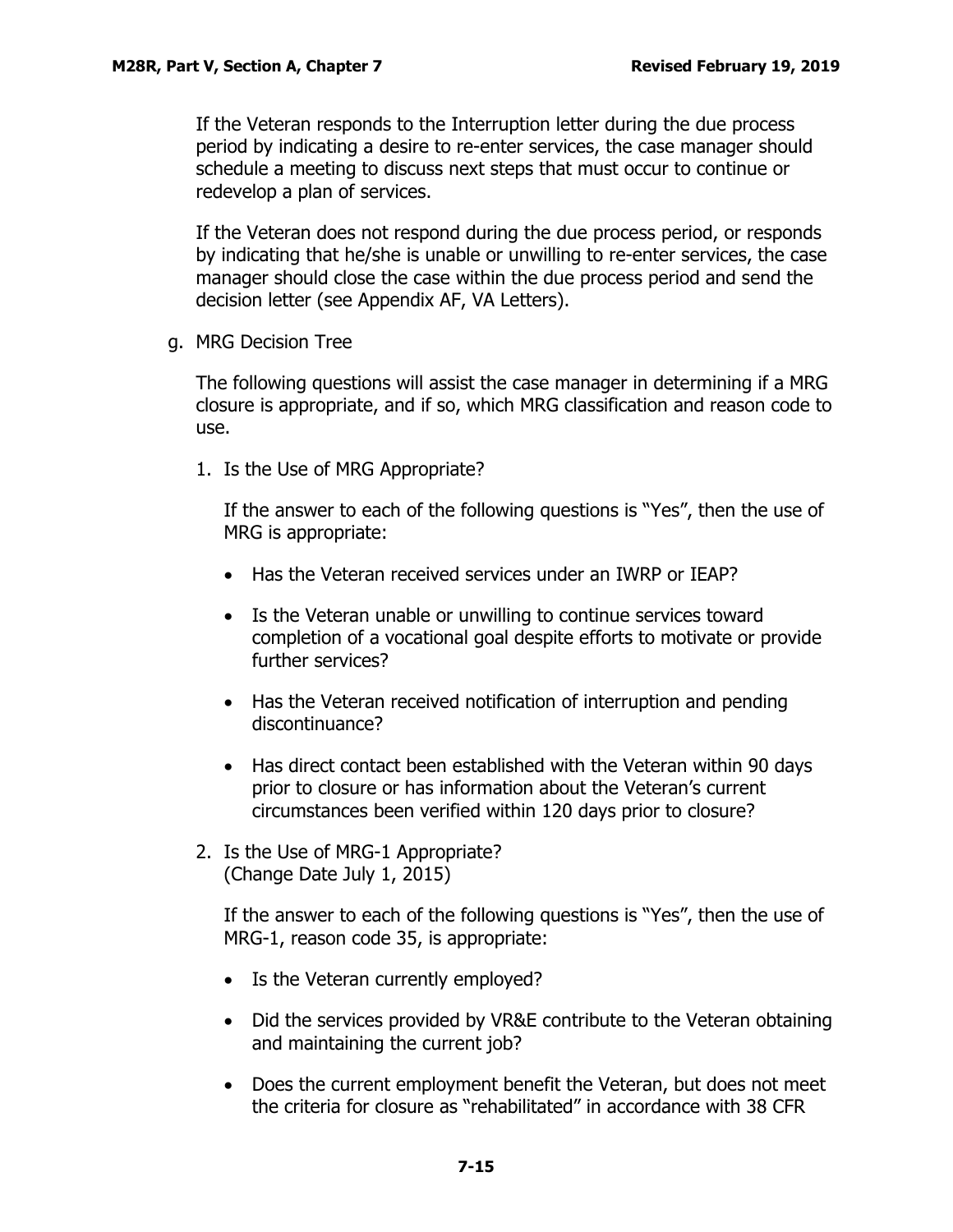## 21.283?

3. Is the Use of MRG-2 Appropriate? (Change Date July 1, 2015

If the answer to each of the following questions is "Yes", then the use of MRG-2, reason code 34A, is appropriate:

- Is the Veteran currently qualified and capable of obtaining employment in a suitable occupation, defined as employment that is consistent with the Veteran's interests, aptitudes and abilities and does not aggravate his/her disability conditions(s)?
- Did the services provided by VR&E contribute to the Veteran's employability?
- Has the Veteran overcome the impairments to employment noted during the initial evaluation?
- Has the Veteran's circumstances in the period following application for chapter 31 services improved?
- Did the services provided by VR&E contribute to the improvement in the Veteran's circumstance?
- <span id="page-17-0"></span>h. Closure Statement

A closure statement must be completed and submitted with VAF 28-0853. Copies of information used to establish that the criteria for MRG have been met must be attached to the closure statement. The statement must include the following information:

- A summary of the need for services that was based on the initial evaluation of the Veteran's impairment of employability.
- Services that were planned and how they related to overcoming the impairment.
- Services that were actually provided, with note on whether objectives were completed.
- Current circumstances including information about employment, feasibility of achieving a vocational goal, and the need for, or ability to participate in IL services.
- Synthesis of the above information to explain how specific VR&E services have contributed to current employment, employability in a suitable job,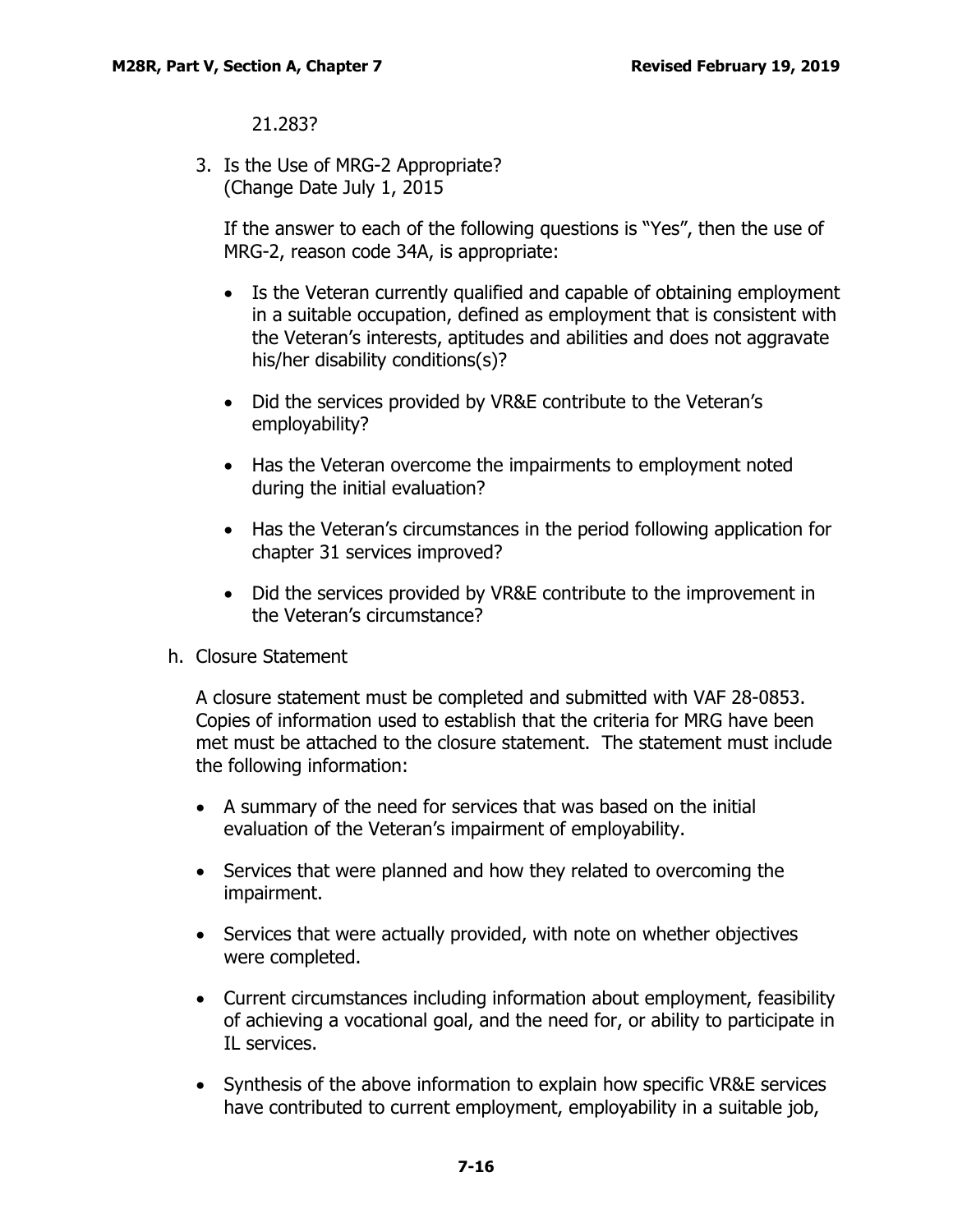or improvement in the Veteran's circumstances in areas such as selfmanagement, self-advocacy, or increased independence in daily living.

- The statement, "Based on recent contact with (the Veteran) on (date of contact), the attached information, and a review of the VR&E record, I have determined that (the Veteran) has attained maximum rehabilitation gain. (The Veteran)'s case will be discontinued using MRG reason code (appropriate reason code)", or
- The statement, "Based on the attached information from (source of information) verified on (date verified) and a review of the VR&E record, I have determined that (the Veteran) has attained maximum rehabilitation gain. (The Veteran)'s case will be discontinued using MRG reason code (appropriate reason code)."

Complete all appropriate items on VAF 28-0853. When all required signatures have been obtained, complete processing through CWINRS.

Note: The signatures in item 10 on VAF 28-0853 signify responsibility for reviewing and approving the required elements prior to the decision to discontinue the case. The declaration must be filed in the VR&E record.

- <span id="page-18-0"></span>i. Closure Actions
	- 1. Change Case Status to Discontinued (Change Date July 1, 2015)

The case manager must change case status in CWINRS to Discontinued status using the appropriate reason code. When using RC 35, employment data must be entered in the CWINRS placement tab. When using RC 34A, select the appropriate detail reason code in CWINRS to reflect "employable". No employment information is required in CWINRS.

2. Inform the Veteran (Change Date February 19, 2019)

The Veteran must be informed of the closure. The case manager must send CWINRS letter VR-58 and VAF 20-0998 to the Veteran and the Veteran's power of attorney, if applicable, informing them of the reasons for the closure and the right to appeal the decision.

<span id="page-18-1"></span>j. Overturning Maximum Rehabilitation Gain (MRG) Closures

An MRG closure may be categorized as a "positive outcome" in that maximum rehabilitation gains have been achieved. In cases where the discontinuance was classified as an MRG closure, the GED will not be processed unless the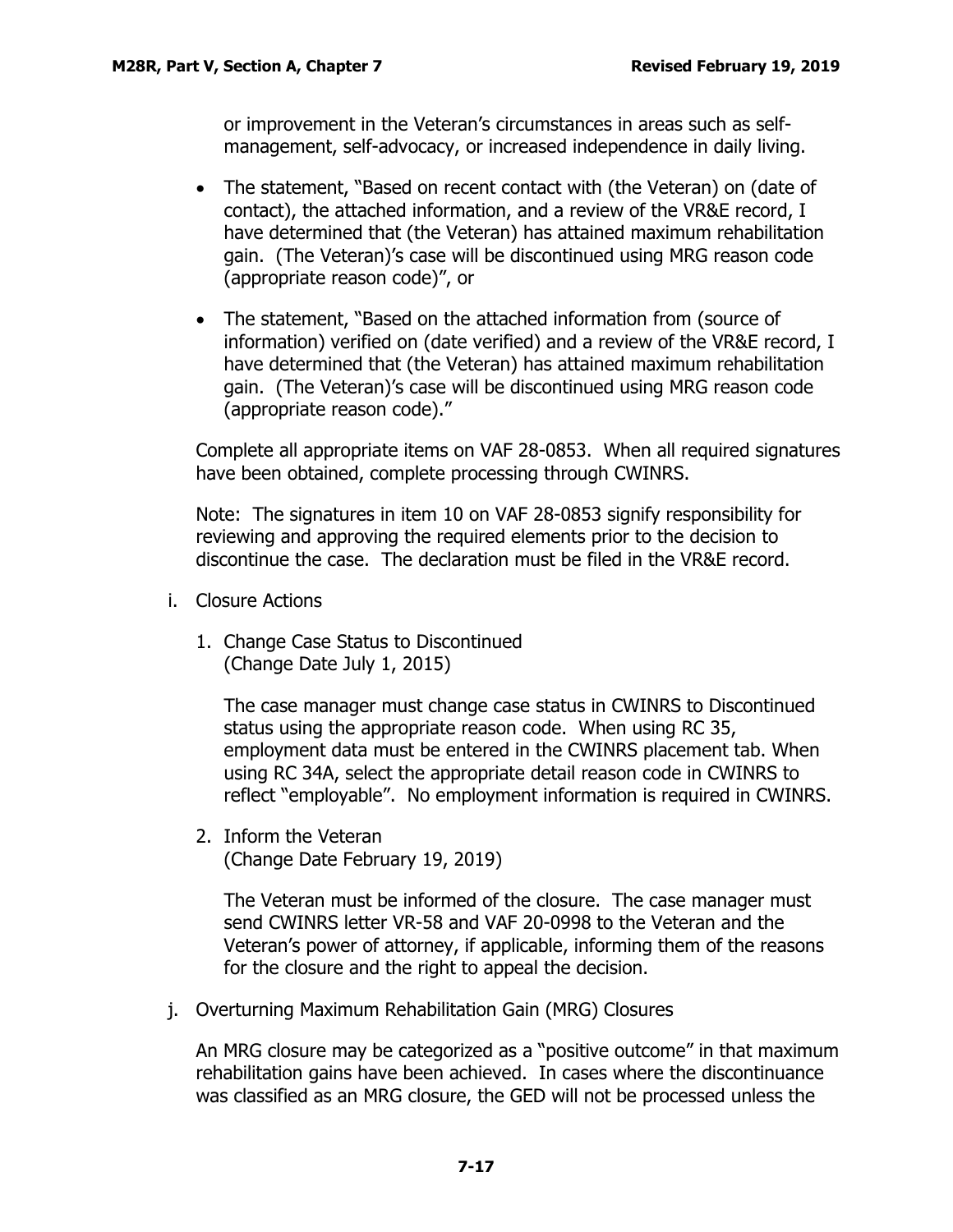case manager finds that the reasons for discontinuance have been removed and additional rehabilitative services are needed. For cases closed less than one year at the time of reapplication, VR&E Officer concurrence is required to reopen the case. M28R.IV.A.2 provides procedural guidance for processing applications from prior participants declared to have achieved maximum rehabilitation gain.

- <span id="page-19-1"></span><span id="page-19-0"></span>7.06 Closing a Deceased Veteran's Case
	- a. Sources to Verify a Veteran's Death

The Veteran's death must be verified prior to closure. There are several sources the case manager can use to verify the death, to include:

1. Share

The date of the Veteran's death may be noted on the Veteran Identification Data screen.

2. Compensation and Pension Record Interchange (CAPRI)

The date of the Veteran's death may be noted in the Veteran's medical records if he/she died while under the care of the VA. The case manager should always check CAPRI prior to closing a deceased Veteran's case.

3. Veterans Next of Kin (NOK)

The case manager may contact the Veteran's NOK telephonically if the case manager suspects a Veteran on his/her caseload has died. The case manager should never email the NOK in regard to inquiring about the Veteran's death.

4. Veterans Service Center (VSC) Records

The VSC may be able to provide records indicating the date of the Veteran's death.

<span id="page-19-2"></span>b. Termination of Benefits

No notice of termination of benefits is required when VA receives evidence that a Veteran has died. Once a notice of death is received, the case manager will immediately terminate the award effective the date of death and send the Veteran's NOK a subsistence allowance reduction – course withdrawal letter to explain that payments are being stopped and include information on requesting a debt waiver from Finance or Debt Management (if needed due to an overpayment or Revolving Fund Loan [RFL] debt).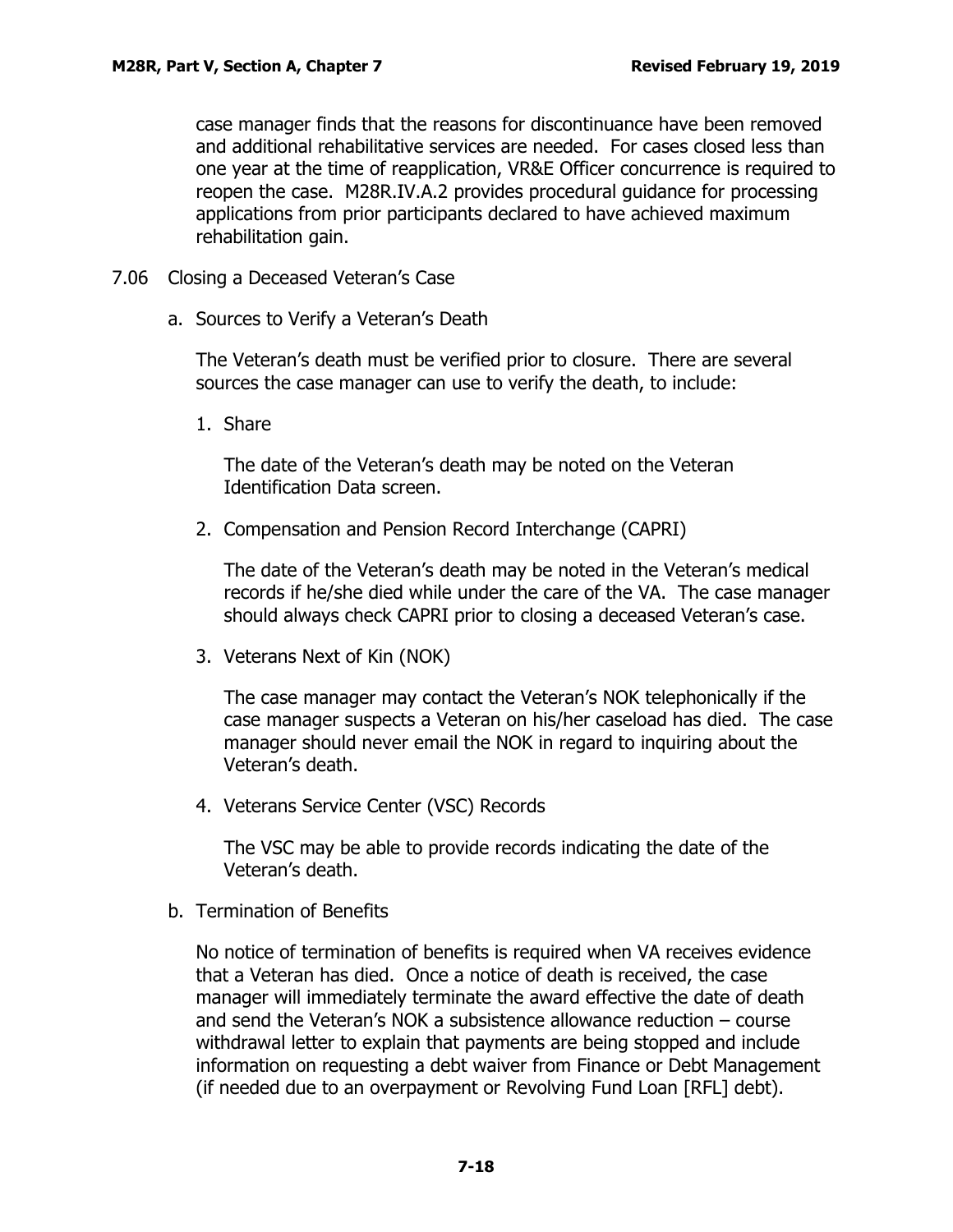- <span id="page-20-0"></span>c. Overpayment of Subsistence Allowance
	- 1. Station Debts

The Regional Office (RO) Finance division is responsible for debts that the Debt Management Center (DMC) cannot service, to include Chapter 31 RFLs and Chapter 31 subsistence allowance debts on active records. These debts are entered into Veterans Services Network (VETSNET) Finance and Accounting System (FAS). VR&E staff should be aware of the local RO procedures for handling these debts, including the process for requesting a waiver or consideration for a compromise offer from the appropriate Committee on Waivers and Compromises (COWC) at the RO of jurisdiction.

2. Debt Management Center (DMC) Debts

The DMC is responsible for Chapter 31 debts on inactive records. When the Veteran's account is established with the DMC, he/she (in the case of a deceased Veteran, the NOK) will receive a notice explaining what a waiver is and what VA needs to process it.

It is important for VR&E staff to note that for the NOK to apply for a waiver for the overpayment, he/she must submit the following items:

- A letter from the NOK explaining why the Veteran should not be held responsible for payment of the debt or why collection of the debt would be unfair and create a financial hardship.
- Completed and signed VAF 5655, Financial Status Report (see Appendix O, VA Forms).

The NOK must mail the letter and VAF 5655 to:

US Department of Veterans Affairs Debt Management Center P.O. Box 11930 St. Paul, MN 55111

- <span id="page-20-2"></span><span id="page-20-1"></span>7.07 Closing a Self-Employment Case
	- a. VAF 28-0962, Checklist for Proposed Self-Employment Rehabilitation

Prior to rehabilitation of a self-employment case, the case manager must submit VAF 28-0962, Checklist for Proposed Self-Employment Rehabilitation with the Veteran's VR&E record to the VREO or AVREO for review and concurrence. The checklist must be completed and properly signed and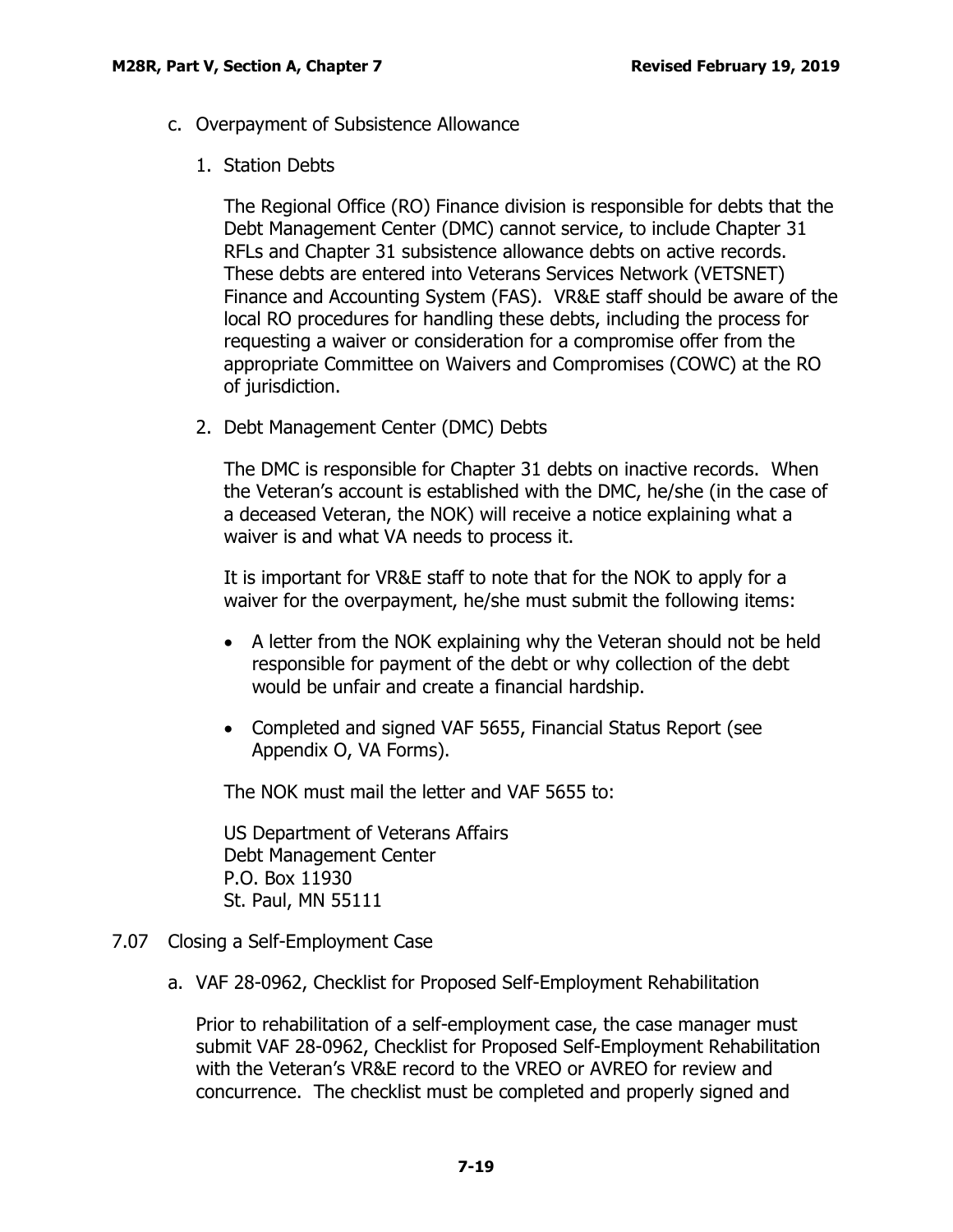dated by the case manager and reviewing officer. CWINRS notes cannot be used in place of this form since it requires signatures from the case manager and the VREO or AVREO.

VAF 28-0962 documents that the following items have been completed prior to submitting to the VREO or AVREO for concurrence:

- Veteran's file was moved into Job Ready status in CWINRS.
- Placement information, etc., has been updated in CWINRS.
- All financial transactions in the VR&E record are captured in the CWINRS financial tab.
- Veteran has maintained self-employment for at least 12 months.
- After successful start of the business, follow-up contacts were conducted for a minimum of 12 months.
- The frequency of case management appointments were adequately conducted based on applicable policy and guidelines.
- There is a rehabilitation closure statement, written in accordance with manual guidelines, filed in the VR&E record.
- Rehabilitated letter has been drafted with due process/appeal rights.
- All award actions have been properly processed.

It is the case manager's responsibility to ensure that the items needed for rehabilitation are documented appropriately in accordance with procedures outlined in M28R.VI.A.9 and M28R.VI.A.10.

<span id="page-21-0"></span>b. Proposed Rehabilitation Denied

If the VREO or AVREO does not concur with the proposed rehabilitation, he/she must explain the reasoning behind the decision in a CWINRS note for the case manager's review. If the VREO or AVREO does not approve the proposed rehabilitation, the case manager must perform one of the following tasks:

- Take the recommended corrective action(s) for approval of the proposed rehabilitation.
- Consider alternative rehabilitation options if revision will not result in approval.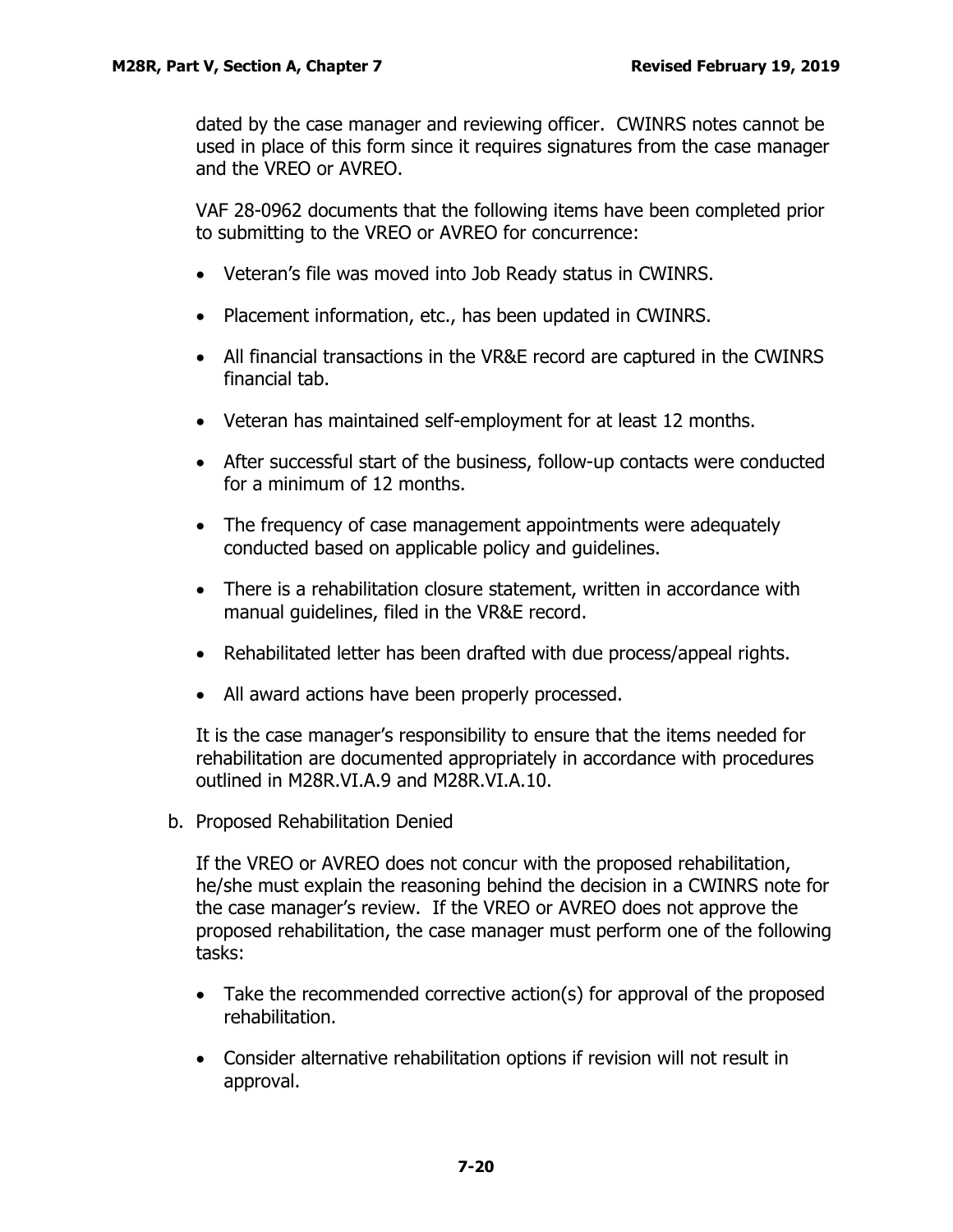<span id="page-22-0"></span>7.08 Closing a Case When a Veteran Transfers from Chapter 31 to Chapter 33

In accordance with 38 CFR 21.4022, a Veteran eligible under both Chapter 31 and Chapter 33 may transfer to Chapter 33 benefits at any time but not more than once in a certified term, quarter, or semester. A Veteran may subsequently re-apply for Chapter 31 benefits; however, the effective date of re-entrance must be after completion of a term, quarter, or semester unless it would create a hardship for the Veteran to postpone re-entrance to Chapter 31 until the end of the term.

When a Veteran entitled to benefits under Chapter 31 decides to transfer to Chapter 33, the VR&E case manager should work closely with the Veteran to ensure a smooth transition. As soon as the effective date of Chapter 33 benefits is known, the No Pay Date of any running award for Chapter 31 subsistence allowance should be adjusted to be on or before the date Chapter 33 benefits will begin, as appropriate.

<span id="page-22-1"></span>a. Rehabilitated Status

(Change Date February 19, 2019)

Veterans who have completed training under Chapter 31 or who are already in Job Ready status may elect to transfer to Chapter 33 benefits. The case of a Veteran who transfers to Chapter 33 after completing Rehabilitation to the Point of Employability (RTE), or after being placed in Job Ready status should be reviewed for possible closure as Rehabilitated. The criteria for moving the case to Rehabilitated status is that the further education being pursued under Chapter 33 would not have been approved under Chapter 31 and it will enhance the Veteran's ability to achieve employment consistent with his or her interests, aptitudes, and abilities (38 CFR 21.283).

If Rehabilitation action is appropriate, the case manager must provide a letter informing the Veteran that his/her case will be placed in Rehabilitated status because the Veteran chose to pursue further education instead of seeking employment. Not less than 30 days after providing the letter informing the Veteran of this pending action, the case manager must move a case that was in RTE status to Job Ready status using Reason Code 18, and move it to Rehabilitated status using Reason Code 25B on the same day. A case that was already in Job Ready status must be moved to Rehabilitated status using Reason Code 25B. A letter including due process rights, VAF 20-0998, should be provided to inform the Veteran of the closure in Rehabilitated status. The Veteran cannot be provided employment services and EAA must not be paid once benefits have begun under Chapter 33.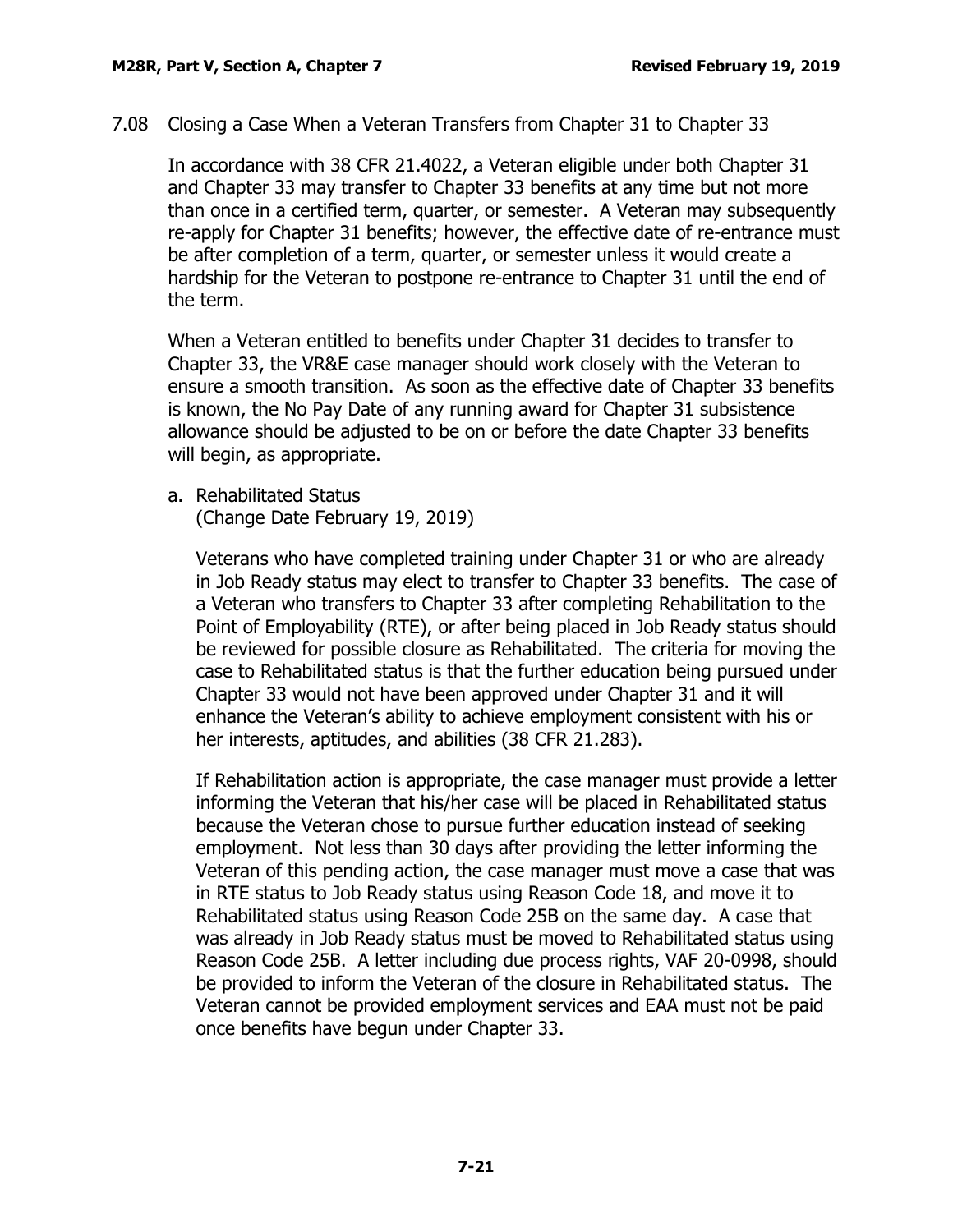<span id="page-23-0"></span>b. Discontinued Status (Change Date February 19, 2019)

If the criteria for moving the case to Rehabilitated status are not met, a letter of interruption must be provided on the date Chapter 31 benefits are suspended. Do not include VAF 20-0998 with the interruption letter. Since concurrent receipt of benefits under different education programs is prohibited (see 38 USC 3861), there are no grounds for appealing the decision to close the Chapter 31 case. Advise the Veteran that his/her case will be placed in Discontinued status in 30 days due to the transfer to Chapter 33 benefits. When moving the case to Interrupted status, use Reason Code 16. When moving the case from Interrupted to Discontinued status, use Reason Code 36.

<span id="page-23-1"></span>7.09 Adverse Action and Due Process (Change Date February 19, 2019)

> Generally, VA must send the Veteran and his/her designated representative (if any), a notice of proposed adverse action prior to taking any unfavorable action affecting the Veteran's benefit, including discontinuance and alternative rehabilitation from planned services. It is important to note that rehabilitation is not considered an adverse action if the rehabilitation is a result of scheduled completion of the goals outlined in the Veteran's signed rehabilitation plan.

The following table clarifies procedures regarding adverse actions and due process when moving a case to Rehabilitated status: